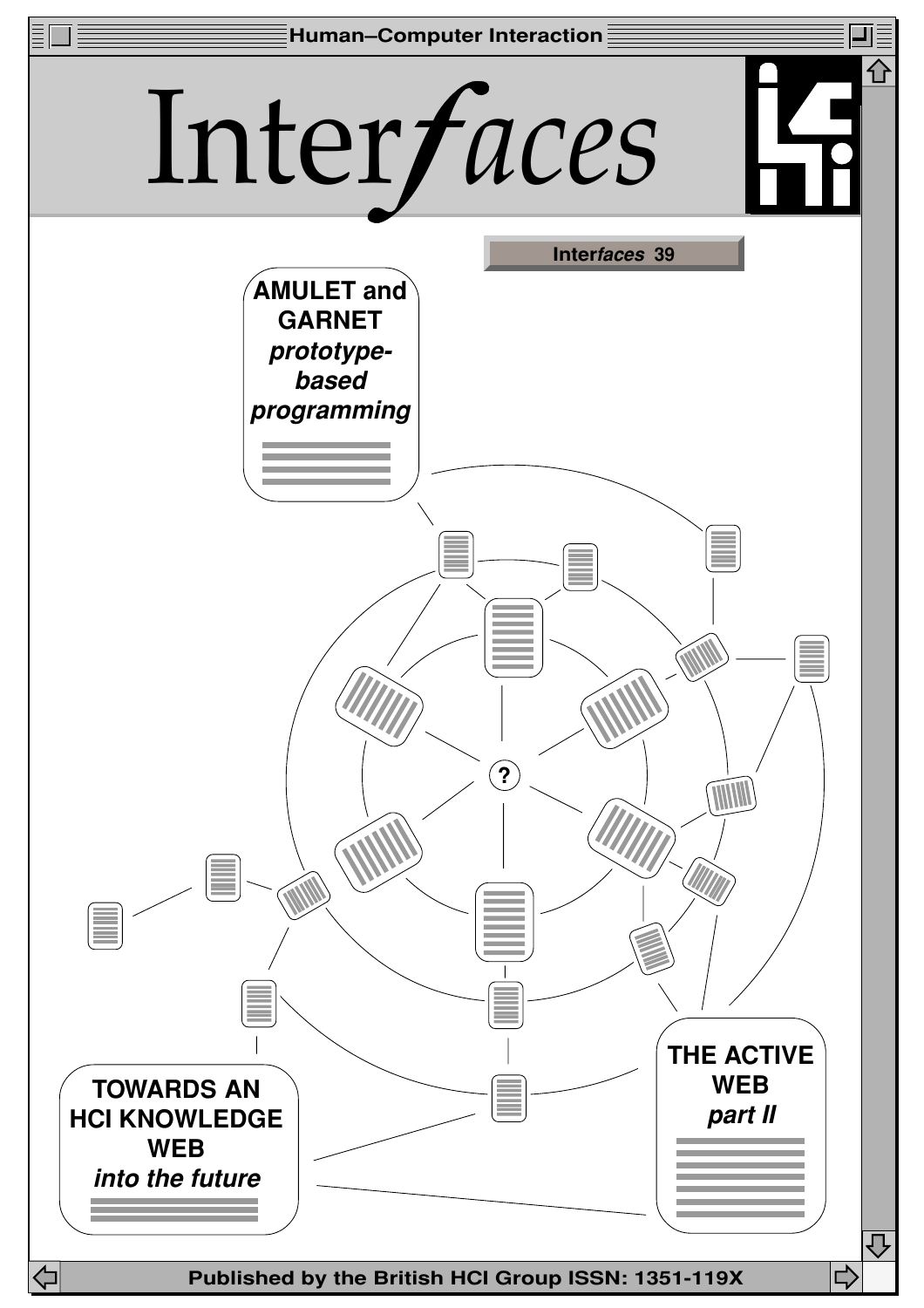## **From the INTERACT '99 Chair**

# **contents**

- **2 From the INTERACT '99 Chair**
- **3 Editorial**
- **4 Feature Prototype-Instance Object Oriented Programming in Amulet and Garnet**
- **10 Feature My Thesis**
- **12 Conference INTERACT '99**
- **15 Diary**
- **16 Feature Evolving the Web for Scientific Knowledge**
- **22 Feature The Active Web: part II**
- **26 Book Review**
- **27 Alternative Realities**
- **28 HCI Executive** *Contact list*



The summer of 1990 is still remembered by some as one of the high points of HCI conference life in the UK. INTERACT '90 in Cambridge. Pints by the Cam, punting on it, a marquee full of "visual" papers, Dan Diaper holding court at the entrance. Unbeatable. But then there was HCI '91 in Edinburgh. Another conference of fond memory. Wonderful keynotes, Festival nights until nearly dawn. Well, here we go again. In 1999 you're being offered the heady mixture of INTERACT '99, HCI '99, Edinburgh and its International Festival, all wrapped up in one package.

This is our conference. Operating under the umbrella of IFIP Technical Committee 13, INTERACT '99 is hosted in the UK by the British Computer Society through the agency of the British HCI Group.

Keynote speakers will include pioneers such as Brian Gaines, who started the first HCI journal in 1969, innovators such as Joy Mountford who contributed so much to the success of Apple in changing the way we think about interaction, and entrepreneurs like Karen Holtzblatt bringing new insights into design support for a wide range of clients. The Professional Practice and Experience track offers usability professionals the opportunity to share experience and present new ideas, and the Panels will support lively debate on key issues and significant trends. To allow more doctoral students to enjoy the benefits of expert feedback and peer discussion of their work, there will be two instantiations of the Doctoral Consortium, one on Monday 30th and one on Tuesday 31st August. And for intensive, in-depth exploration of research, teaching, theory, products, or practice, the Workshop track provides a flexible and effective structure for small groups to meet together for one or two days before the start of the main conference sessions.

INTERACT '99 will take full advantage of the fact that it coincides with the third week of the Edinburgh International Festival of the Arts. The conference dinner will be in the Royal Scottish Museum, preceded by a tour of the adjoining new National Museum of Scotland, due to open on November 30th this year, marking the culmination of one of the largest and most ambitious museum projects in Europe in recent years and incorporating sophisticated and innovative multimedia presentations. After dinner there will be the Edinburgh Festival Fireworks which we hope to be able to view from the roof garden of the new Museum.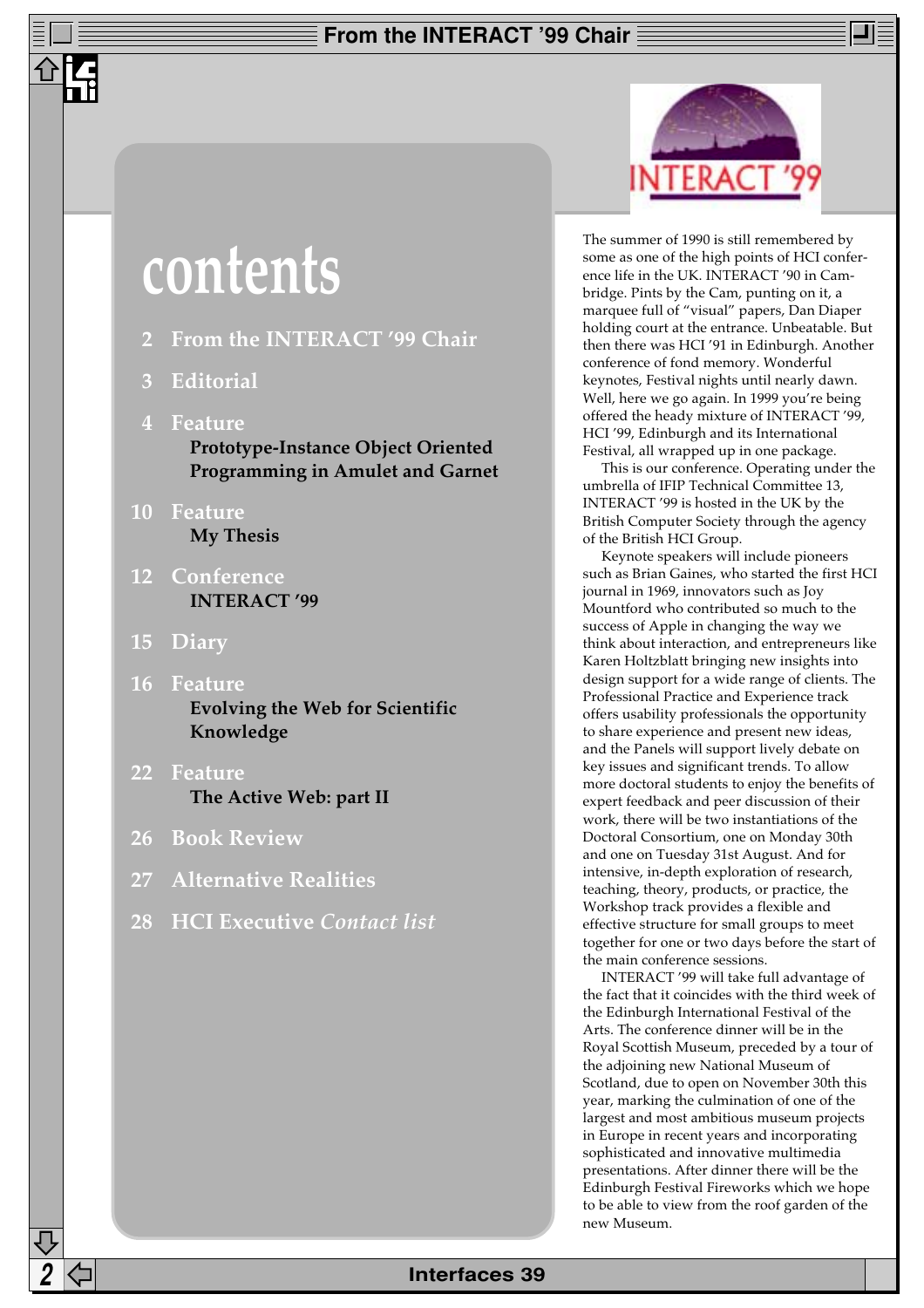## The Best HCI Conference Ever? It's Up to YOU!

The message is: start planning and, more importantly, *start writing*. The deadline for full papers is January 25th next year, and for posters May 10th. We would particularly like to encourage early submission of panel and workshop proposals. Although these can be accepted up till May 10th, there will be a first round of reviewing for proposals received by the earlier deadline of January 25th; proposals accepted following this review will be included in the advance programme. Think creatively and soon about panels and workshops, and get your ideas to us as soon as possible. The co-chairs (David Benyon and Dianne Murray for Panels, Alistair Sutcliffe and Alan Newell for Workshops) will be pleased to discuss your ideas at an early stage, and help in getting your proposal into a shape which will maximise its chances of acceptance. Early commitment to panels and workshops will help us to achieve an attractive advance programme, as well as ensuring that a wide range of delegates buy in early to conference participation.

And of course the other key delegate attractor will be tutorials. An attractive package is on offer for prospective tutorial providers. The deadline for proposals is 25th January. Being a tutorial presenter is an excellent way of subsidising the cost of attending. The tutorials chair, Janet Finlay, will be happy to discuss your ideas with you at an early stage.

The setting for INTERACT '99 is outstanding but its success depends on you. Give us your best thoughts, words, and ideas, and spread the word to all your international contacts. Help us to mark the closing months of the decade, century, and millennium with the best HCI conference ever. *For more information, see the Call for Papers on page 12*.

**RIGHT TO REPLY**

Make Interfaces interactive! We invite you to have your say in response to issues raised in Interfaces or to comment on any aspect of HCI that interests you. Submissions should be short and concise (500 words or less) and, where appropriate, should clearly indicate the article being responded to. Please send all contributions to the Editor.

#### **With thanks to:**

commissioning editors: Dave Clarke and Alistair Kilgour. Interfaces is looking for additional commissioning editors. Please contact the editor for details. To receive your own copy of Interfaces, join the British HCI Group by filling in the form on page 14 and sending it to the address given.

## **Editorial**

Welcome to Issue 39 of Inter*faces*. Predicting the future development of the web is, as Simon Buckingham Shum says in his article, 'a tricky business' and we will not attempt it here. But this issue presents a number of contributions pertinent to this debate. Alan Dix offers the second part of his review of 'The Active Web', looking at the range of technology now available for increasing the interactivity and maintainability of web pages. Simon considers the potential of the web for supporting research far beyond the current dissemination of information. Please read his article and take part in his pilot study – it presents an exciting opportunity for the HCI community.

Many of you will be familiar with the Garnet and Amulet interface development environments. Brad Myers and his team at CMU present an overview of this major 10-year project and the benefits and drawbacks of this mode of development, as part of the *Software Support for HCI* series. If you have any contributions in this area please contact Dave Clarke (see page 9).

The next issue of Inter*faces* is rather special. It represents 10 years of the British HCI Group magazine and to mark this we are putting together a special issue looking back over the past 10 years and more – and looking forward to where HCI is heading. We are particularly keen to track down some of the very early issues – if you have Issue 1 or 2 somewhere on your bookshelves we want to hear from you! More about this in the box below.

Janet Finlay Editor

## **NEXT ISSUE**

We would like your reminiscences from the last 10 or more years of HCI – of the personalities. the conferences, the British HCI Group, the magazine, or whatever is memorable for you. And if you have any predictions for the future of HCI then why not send those too. You don't have to write a long article – a brief paragraph or two is fine – we will see if any of us agree on this one! The deadline is **December 30th** – we look forward to hearing from you.

Deadline for issue 40 is **December 30th**. Deadline for issue 41 is **March 31st 1999**. Electronic versions are preferred: RTF, plain text or MS Word (5/6), via electronic mail or FTP (mail fiona@hiraeth.com for FTP address) or on Mac, PC disks; but copy will be accepted on paper or fax.

Send to: Interfaces, c/o Janet Finlay, School of Computing and Mathematics, University of Huddersfield, Queensgate, Huddersfield HD1 3DH

**Interfaces 39 3**

Tel: +44 (0)1484 472913; Fax: +44 (0)1484 421106; Email: j.e.finlay@hud.ac.uk

and **copy email submissions** to Fiona Dix, Interfaces production editor; email: fiona@hiraeth.com

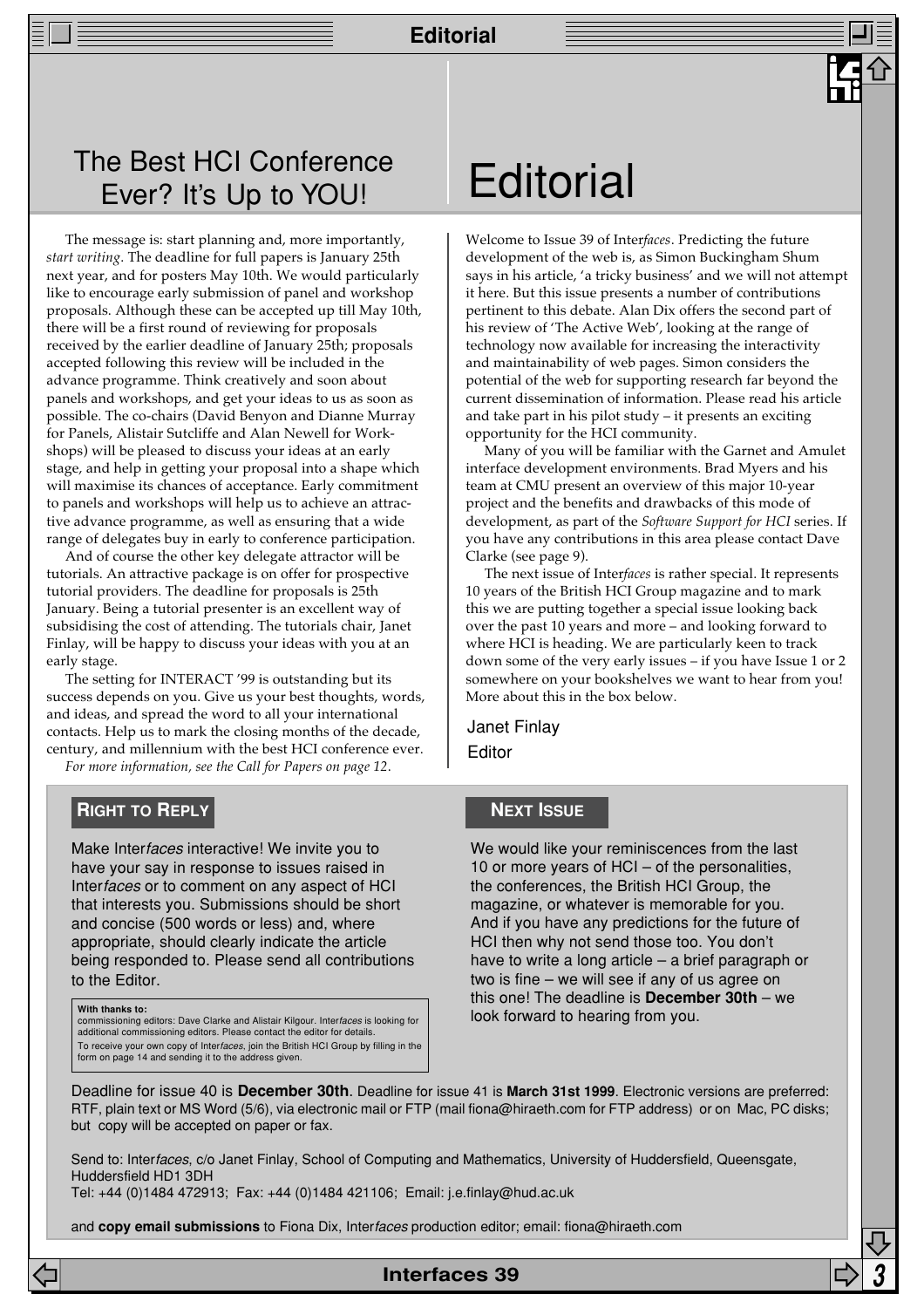## Prototype-Instance Object Oriented Programming in Amulet and Garnet

#### **Abstract**

Over the last 10 years, the CMU User Interface Software Project has been investigating prototype-based programming in two largescale systems: Garnet in Lisp and Amulet in C++. The goal of these systems is to provide an effective way to prototype and implement user interface software. In addition to using a prototype-instance object model, these systems also use constraints to tie objects' values together, and new models for input and output. The result is a significantly different style of programming than conventional class-based object systems.

An earlier and much longer version of this article appeared as "The Prototype-Instance Object Systems in Amulet and Garnet" in James Noble, Antero Taivalsaari and Ivan Moore, eds., Prototype Based Programming, Springer-Verlag, 1999.

This research was sponsored by Avionics Laboratory, Wright Research and Development Center, Aeronautical Systems Division (AFSC), U. S. Air Force, Wright-Patterson AFB, OH 45433- 6543 under Contract F33615-90-C-1465, ARPA Order No. 7597, and NCCOSC under Contract No. N66001-94-C-6037, Arpa Order No. B326. The views and conclusions contained in this document are those of the authors and should not be interpreted as representing the official policies, either expressed or implied, of NCCOSC or the U.S. Government.

#### **Introduction**

We have built two user interface development environments that use prototype-instance object models. Garnet [7], is in Lisp and was started in 1988. Amulet [10], is in C++ and was started in 1994. The goal of these systems is to investigate ways to make the creation of user interface software significantly easier, especially for highly interactive, graphical, direct manipulation user interfaces. These systems also use constraints, which are relationships that are declared once and maintained by the system, to tie objects' values together. Amulet and Garnet also include many other innovations, which are described in various papers. This article concentrates on the prototype-instance object systems in Garnet and Amulet.

In Garnet's and Amulet's prototype-instance object systems, there is no concept of a "class" since every object can serve as a prototype for other objects. Values of objects are stored in "slots" (sometimes called "fields" or "instance variables"), each of which has a name and can hold a value of any type. Any slots that are not declared locally in an object are inherited from the prototype. Another important feature of these object systems is that there is no distinction between methods and data: individual objects can override an inherited method in the same manner as inherited data (unlike class-instance systems where a different method requires a sub-class, whereas each instance can have different data). The object systems are dynamic in that slots in objects can be created, set, and destroyed at run-time, and the types of values in slots can also change (for example, the value in a slot can change from a string to a float). The object systems also support a part-owner hierarchy, by which

objects can be grouped together. For instance, the graphics in a window are added as *parts* of the window.

Amulet and Garnet also provide *constraints* which can be arbitrary code. Any slot of any object can contain a constraint, rather than a regular value. We have found that the style of writing code in these systems is quite different than in other systems. By writing constraints, the programmer can specify relationships that should hold in the interface in a *declarative style*, and leave it up to the system to maintain them.

For Amulet, we took the opportunity to fix a number of problems we experienced with Garnet, and Amulet also contains a number of important innovations, including incorporating the part-owner hierarchy into the object system, control over the inheritance of slots, support for multiple constraint solvers, and a flexible demon mechanism. In addition, Amulet's default constraint solver is more flexible than other one-way systems. Finally, it is interesting to note that we were able to provide dynamic slot typing, a dynamic prototype-instance system, and constraints in C++ without using a pre-processor or a scripting language.

### **Summary of the Garnet and Amulet systems**

The Garnet and Amulet user interface development environments aim to make the design, prototyping, implementation, and evaluation of user interfaces significantly easier, while supporting flexible experimentation with new styles of interaction. The term "user interface development environment" is used to signify that these systems are more than just a collection of widgets (also called "controls") like menus, buttons and scroll bars, like the Macintosh or Motif widget sets. Instead, Garnet and Amulet are higher-level tools that provide support for creating the complete application, and therefore might be classified as "application frameworks" comparable to MacApp [16] or the Microsoft Foundation Classes. For a complete discussion of user interface tools, see [6].

Amulet and Garnet include a number of design and implementation innovations including new models for constraints, objects, input, output, commands, undo, and animation. An important goal is to support new kinds of *interactive tools* where the designer can create much of the user interface for a system by direct manipulation or by demonstration [5] rather than by writing code. For example, we created a variety of "interface builders" which allow widgets to be laid out interactively using the mouse, and their parameters can be set, in the style of Visual Basic. Other tools allow constraints and behaviours to be demonstrated without writing code.

Garnet, which stands for Generating an  $\underline{\mathbf{A}}$ malgam of Real-time, Novel Editors and Toolkits, is in Common Lisp and runs on Unix  $X/11$  and the Macintosh. Amulet, which stands for Automatic Manufacture of Usable and Learnable Editors and Toolkits, is in  $C_{++}$  and runs on Unix  $X/11$ , Microsoft Windows 95 and Window NT, and the Macintosh.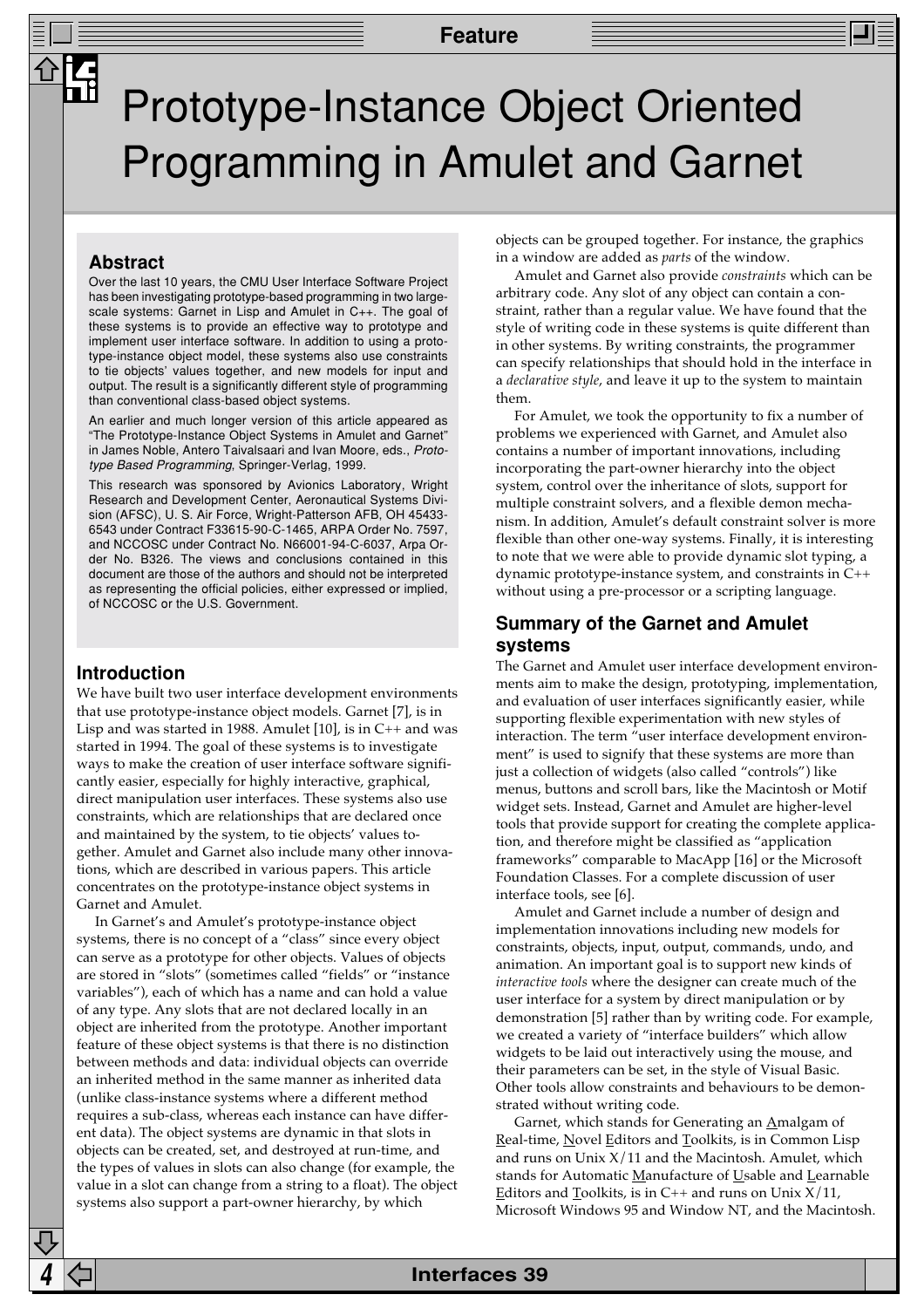## **Brad A. Myers, Rich McDaniel, Rob Miller, Brad Vander Zanden, Dario Giuse, David Kosbie and Andrew Mickish**

We distribute the systems for use by others because we feel this will help to demonstrate that the innovations we have incorporated are sound and effective, and will hopefully facilitate technology transfer. Both systems are in the public domain and can be used for free. To get Garnet, see [http://www.cs.cmu.edu/~garnet](http://www.cs.cmu.edu/~garnet/). To get Amulet, see <http://www.cs.cmu.edu/~amulet> or send mail to amulet@cs.cmu.edu. Amulet is being downloaded about 1000 times a month.

#### **Why a new object system?**

We did not set out to investigate new object models, but we decided that existing object systems were not sufficiently flexible to support our requirements for user interface tools. When we started Garnet, the standard Common Lisp Object System (CLOS) was not yet available, and after it appeared we decided that it did not fully meet our needs anyway. For Amulet, we found the C++ object system was much too restrictive.

Our particular requirements for an object system are:

- Class creation and reflection at run-time.
- Querying the names of slots to find out what slots are in an object dynamically.
- Dynamic typing a slot can contain different types of values.
- Each instance can have different methods, as well as different data.
- Support for constraints.

#### **Object system design**

The main concept in Garnet and Amulet is that everything is represented as an object which has a set of slots. The objects support completely dynamic redefinition of prototypes with automatic change propagation to the prototype's instances. An instance can add any number of new slots, and slots that are not overridden in an instance inherit the values from the prototype. In fact, the inheritance can change dynamically, as an object can add or remove slots at any time. There is no distinction between data and method slots. Any slot can hold any type of value, and a method is just a type of value. This allows the methods that implement messages to change dynamically, which is not possible in conventional object systems like C++. The ability to dynamically add, delete, and modify methods has proven important in graphical interface builders since they often will temporarily insert their own methods during "build" mode, and then remove them during "test" mode.

A new object is created by making an instan*ce* of another object, which is called the *prototype.* An instance starts off inheriting everything from the prototype, and the slots can then be set with new values. Alternatively, an object can be *copied* (or "cloned"), in which case it immediately gets a copy of all values in the original.

When an instance of an object is created, the slots that are

not set locally inherit their values from the prototype object. If a slot of the prototype is changed, then the value also changes in all of the instances that do not override that property. The inheritance mechanism is an important distinction from other prototype-instance object systems, such as Self [2, 13], in which all the slots are always *copied* into instances so changes to prototypes never affect instances. Although Amulet's model requires more overhead, we think it is useful for prototyping to be able to change properties of prototypes and see the effect on all instances immediately. Many Garnet and Amulet applications have taken advantage of this capability.

An important feature of Garnet's and Amulet's object systems is that there is no distinction between the inheritance for *methods* and *data*: any instance can override an inherited method in the same manner as inherited data. In a conventional class-instance model such as Smalltalk, C++, or CLOS, instances can have different data, but only subclasses can have different methods. Thus, in cases where each instance needs a unique method, conventional systems must use a mechanism other than the regular method invocation, or create a new subclass and a single instance of that subclass each time. For example, a button widget might use a regular C++ method for drawing but would have to use a different mechanism for the call-back procedure used when the user clicks on the button, since each instance of the button needs a different call-back. In Amulet and Garnet, the draw method and the call-back use the same mechanism. Methods can be set into a slot in the same way that data is set into a slot.

An innovation in Garnet and Amulet is the support for "structural inheritance," where the part*s* of an object can also be inherited, not just the values. In Garnet, this is supported by special aggregate objects, and all of the parts of an aggregate have to be graphical objects. In Amulet, the part-owner hierarchy is available for *any* type of object, and we have found many uses for the part-owner hierarchy that are independent of graphical relationships. When an instance is made of an object which contains parts, the new instance will have instances of all the prototype's parts.

There are many advantages of the prototype-instance model. Having no distinction between classes and instances, or between methods and data, means that there are fewer concepts for the programmer to learn and a consistent mechanism can be used everywhere. Another advantage of the prototype-instance object system is that it is very dynamic and flexible. All of the properties of objects can be set and queried at run-time, and interactive tools can easily read and set these properties. In fact, most of today's toolkits implement some form of "attribute-value pairs" to hold the properties of the widgets, but our object system provides significantly more flexibility and capabilities.

Another advantage of our prototype-instance object systems over C++ is the ability to treat "classes" as firstclass objects. In C++, one cannot store a class object in a variable so that different kinds of objects can be created at run-time. For example, C++ does not allow code like: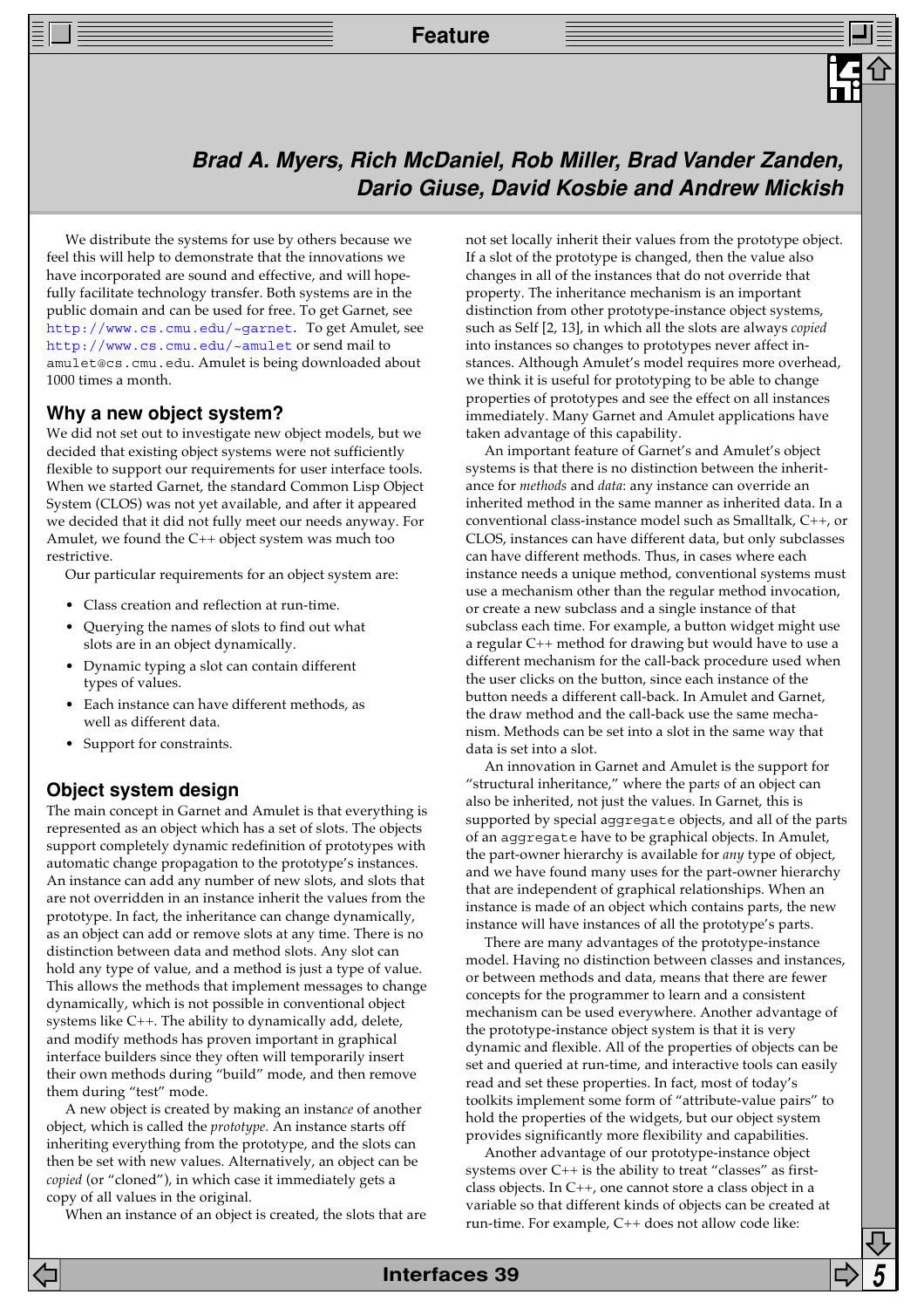## **Prototype-Instance Object Oriented Programming in Amulet and Garnet**

obj to create = Rectangle;  $//NOT ALLOWED IN C++$ new\_object = new obj\_to\_create; //NOT ALLOWED  $TN$   $C_{++}$ 

Instead, the operand of the new operator must be a fixed class, leading to large case statements and other inflexible and error-prone constructs. In contrast, since one can create an instance of any object in a prototype-instance object system, one can store a reference to an object in a variable and later use the variable to create a new object:

Am\_Object obj\_to\_create = Am\_Rectangle; //Typical Amulet code Am\_Object new\_object = obj\_to\_create.Create();

Although it was designed to support the creation of graphical objects, many users have discovered that the prototype-instance object system is useful for representing their internal application data. The flexibility and dynamic nature of the objects make them ideal when varied and changing data types are necessary.

### **Constraints**

A very significant difference between the Garnet and Amulet object systems and others is the support for *constraints*. Constraints result in a quite different programming style, and they influence other aspects of the object system design as well.

Garnet and Amulet both support *formula* constraints, which act like spreadsheet formulas. This means that instead of containing a constant value like a number or a string, any slot of any object can contain an expression which computes the value. If the expression references slots of other objects, then when those objects are changed, the expression is automatically re-evaluated. If the other objects' values have not changed, then the formula is *not* re-evaluated and a cached value is returned instead. Thus, the constraints are primarily "one-way". Formula expressions can contain arbitrary code. Amulet also supports multiple *kinds* of constraints, including multi-way constraints and animation constraints, which are discussed below.

Although many other research systems have provided constraints, Garnet was the first to truly integrate them with the object system and to make them general purpose. They are also well integrated in Amulet. An important result of this is that constraints are used throughout the systems in many different ways. For example, the built-in text object has constraints in its width and height slots that compute its dimensions based on the current string and font.

An interesting observation about this use of constraints is that it allows *arbitrary* delegation of values, not just from prototypes. Any slot can get its value from any slot of any other object through constraints. Therefore, the constraints can be used as a form of inheritance. Of course, constraints

are more powerful than conventional inheritance since they can perform arbitrary transformations on the values.

#### **Indirect constraints**

The Garnet constraint system was the first to allow the dynamic computation of the objects to which a constraint refers, so a constraint can not only compute the value to return, but also *which objects* and slots to reference. This allows such constraints as "the width is the maximum of all the components", which will be updated whenever components are added or removed as well as when one of the components' position changes. This capability is also provided by Amulet.

These "indirect constraints" [15] are a form of "procedural abstraction" since the constraints can be thought of as relationships that can be reused in multiple places, with different values for their parameters. In fact, there is a library of predefined constraints, which can be used for many of the basic relationships frequently found in user interfaces.

#### **Multiple solvers**

An ongoing research area in user interface software is creating new kinds of constraint solvers (e.g. [3, 4, 14]). One Ph.D. research project was to try to add a multi-way constraint solver into Garnet that would cooperate with the existing formula solver [12]. The difficulty of this task in Garnet inspired us to create an architecture in Amulet that allows multiple constraint *solvers* to coexist. Currently, in addition to the one-way solver described above, Amulet supports a multi-output, multi-way solver called a "web"<sup>1</sup> and an animation constraint solver.

A web constraint can have an arbitrary number of input and output slots, and it can dynamically compute the dependencies like formula constraints. Webs also keep track of the order that dependencies change. We use this solver to keep the various slots of lines and polygons consistent.

We have also created a novel *animation constraint solver* for animating objects [11]. Adding animation to interfaces is a very difficult task with today's toolkits, even though there are many situations in which it would be useful and effective. Amulet's animation constraints detect changes to the value of the slot, immediately restore the original value, and cause the slot to take on a series of values interpolated between the original and new values. Animations can be attached to any object, even existing widgets from the toolkit, and any type of value can be animated: scalars, coordinates, fonts, colours, line-widths, vertex lists (for polygons), booleans (for visibility)<sup>2</sup>, and so on.

#### **Debugging**

Debugging interactive applications requires more mechanisms than supplied with conventional development environments. Garnet and Amulet provide an interactive *Inspector* that displays the object's properties, traces the

```
1. Web constraints are not related to the "world-wide-web."
```
<sup>2.</sup> Special animation constraints are used for the Visible slot which cause the object to fade out or fly off the screen. The value of the Visible slot itself therefore only changes when the animation is complete.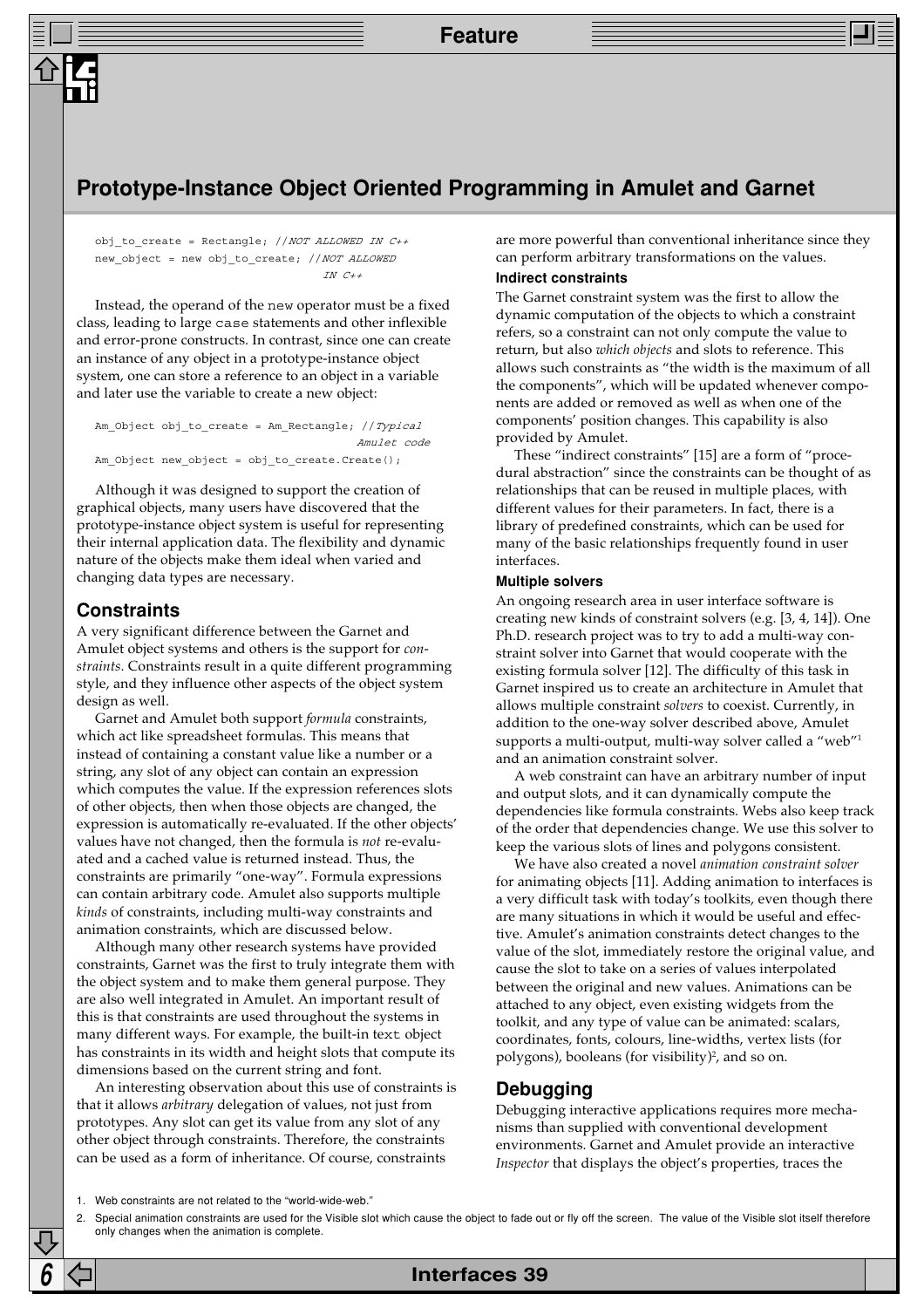

Figure 1 **The Inspector in Amulet, viewing a wire object, and the dependencies of the constraint in its IN\_VALUE slot. The constraint is named out\_value\_anim and it depends on two slots: INPUT\_1 of a wire and VALUE of an And\_Gate. The value of the And\_Gate in turn contains a constraint. In the main Inspector window, the slots which are inherited are shown in blue on the screen. Notice that the high-level names are shown for methods, constraints and objects.**

execution of interactive behaviours, and displays the dependencies of constraints (see Figure 1). From the Inspector, programmers can also set breakpoints or have messages printed whenever the value of a slot changes. The Inspector is also useful for development, since the developer can experiment with different values for colours, positions, and other parameters.

## **Evaluation**

We have now been programming with prototype-instance object systems and constraints for almost 10 years. This section discusses some of our opinions about the advantages and disadvantages.

• The ability to dynamically create new slots in objects at run-time is very convenient, and allows the system to add annotations and other new information to built-in objects. One disadvantage of this is dealing with the problem of

name clashes: we have occasionally had two different parts of the system try to use the same slot name in an object for different purposes.

- The ability to query all properties of all objects at run-time is crucial to making the systems, and applications created using them, easier to debug. Keeping around sufficient information to find out the list of all slots of an object, all instances created of a prototype, all parts of a group, and the names of everything, makes most of the properties and data visible to the programmer. However, this takes up a great deal of space, and also makes programs run slower. Therefore, we have provided mechanisms to compile the libraries without the debugging information, for delivering applications.
- Having the primary interface to objects be a set of values which are set and accessed, rather than a set of methods that are called, makes many operations much easier. Constraints can be used to compute those values or to use them in other

**Interfaces 39**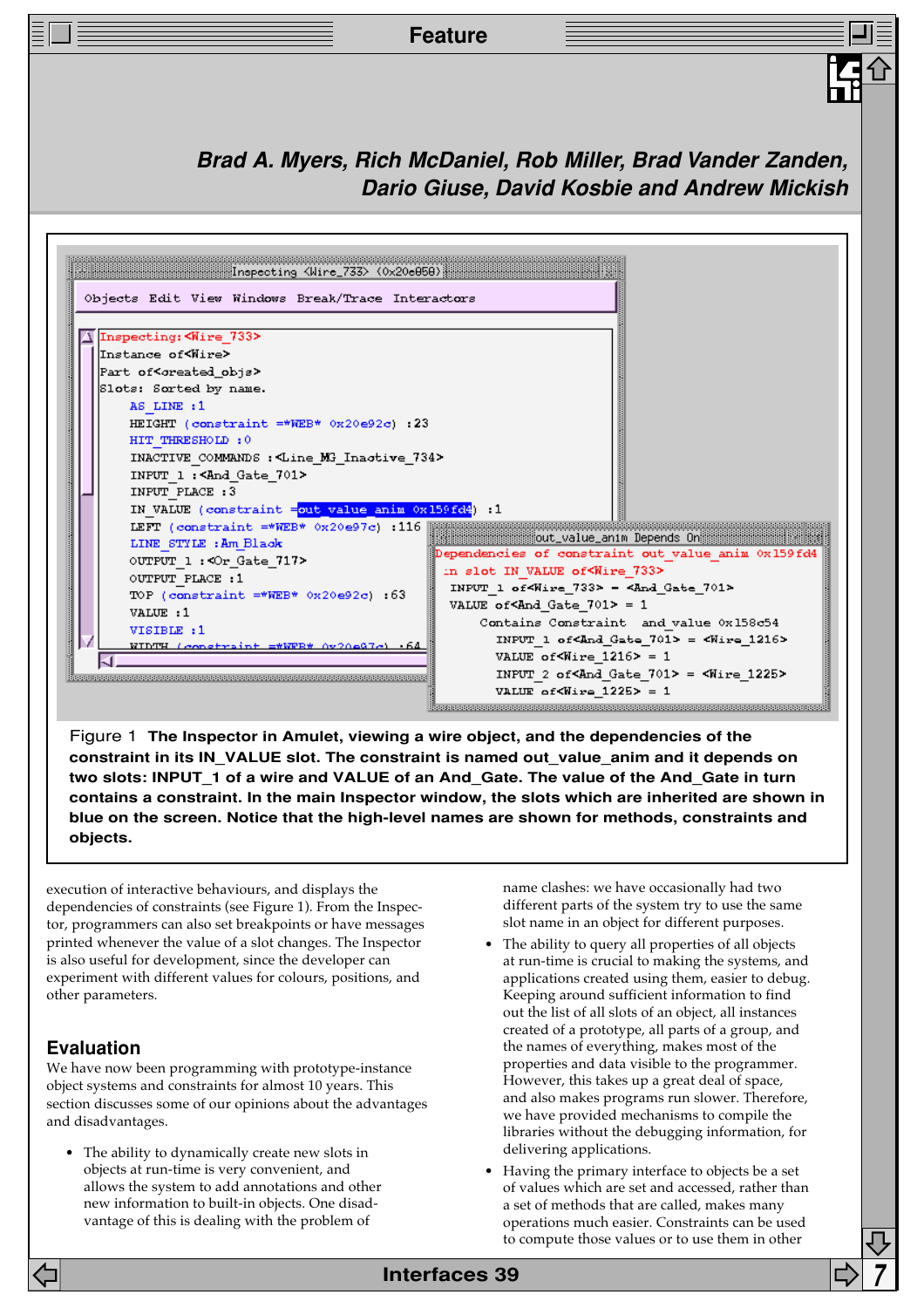## **Prototype-Instance Object Oriented Programming in Amulet and Garnet**

calculations. The objects can be automatically animated by simply setting the slots with a sequence of values, without any need for the object to even know it is being animated. Furthermore, Amulet's general undo facility takes advantage of this feature by remembering the old values of each changed object, and then just restoring the values if the user asks for an Undo [9].

- An interesting disadvantage of the prototypeinstance object system is that it is harder to see the specification of an object from the code. Slots can be added anywhere, and there is no clear declaration of the internal versus external slots in Garnet or Amulet. In the exported header files, the main object names are just listed, with no indication of what slots control them. Therefore, discovering which slots are in each object, and what each slot does, usually requires carefully reading the documentation.
- Although we feel that the performance of Garnet and Amulet is adequate, the prototype-instance object system is still quite a bit slower than the "native" object systems (CLOS and  $C_{++}$ ). This is due to the dynamic look up of slots, and other overhead for supporting querying and constraints. The space overhead of objects is still quite large, with a typical object, containing 20 slots with a dozen formulas, being about 1K bytes. Thus, it would not be appropriate to use Garnet or Amulet objects if 100,000 were needed. Typical large Garnet and Amulet applications today would have 2000 to 5000 objects. We are investigating ways to provide "glyphs" [1], which are very small objects for these situations [8].
- We have worked hard to provide a reasonable syntax for objects in C++, but we are still not entirely happy. Beginners often have trouble with the syntax, and small slips and typos can result in unintelligible compiler error messages, or even worse, code which compiles but does unexpected things. Designing a language from scratch, as was done for Self, would be much more appealing, but then the resulting system might not be able to be used by as many people.

## **Conclusions**

The style of programming in the Garnet and Amulet object systems is quite different from other object systems: the programmer collects together graphical objects, and then writes constraints to define the relationships among them. Much of the design of user interfaces can be done with graphical, interactive tools, rather than by writing code. Even when not using interactive tools, programmers rarely write methods when creating Garnet and Amulet code. Our experience suggests that using a prototype-instance object system is very effective for graphical user interfaces, and we continue to investigate ways to enhance its advantages and overcome its weaknesses.

#### **Acknowledgments**

We want to thank the many developers and users of Garnet and Amulet over the years. For help with this article, we would like to thank Randy Smith.

#### **References**

- 1. Calder, P. R. and M. A. Linton (1990). Glyphs: Flyweight Objects for User Interfaces. *Proceedings UIST'90: ACM SIGGRAPH Symposium on User Interface Software and Technology,* Snowbird, Utah, 92–101.
- 2. Chambers, C., D. Ungar and E. Lee (1989). An Efficient Implementation of Self, a Dynamically-Typed Object-Oriented Language Based on Prototypes*. Sigplan Notices*, 24(10), 49–70. ACM Conference on Object-Oriented Programming; Systems Languages and Applications; OOPSLA'89.
- 3. Gleicher, M (1993). A Graphics Toolkit Based on Differential Constraints. *Proceedings UIST'93: ACM SIGGRAPH Symposium on User Interface Software and Technology,* Atlanta, GA, 109–120.
- 4. Hudson, S. E. and I. Smith (1996). Ultra-Lightweight Constraints. *Proceedings UIST'96: ACM SIGGRAPH Symposium on User Interface Software and Technology,* Seattle, WA, 147–155. <http://www.cc.gatech.edu/gvu/ui/ sub arctic/>
- 5. Myers, B. A. (1992). Demonstrational Interfaces: A Step Beyond Direct Manipulation*. IEEE Computer*, **25**(8), 61–73.
- 6. Myers, B. A. (1995).User Interface Software Tools*. ACM Transactions on Computer Human Interaction*, **2**(1), 64–103.
- 7. Myers B. A., D. A. Giuse, R. B. Dannenberg, B. Vander Zanden, D. S. Kosbie, E. Pervin, A. Mickish and P. Marchal (1990). Garnet: Comprehensive Support for Graphical, Highly-Interactive User Interfaces. *IEEE Computer*, **23**(11), 71–85.
- 8. Myers, B. A. et al (1994). *Making Structured Graphics and Constraints Practical for Large-Scale Applications.* Carnegie Mellon University Computer Science Department, CMU-CS-94-150. Also appears as CMU-HCII-94-100.
- 9. Myers, B. A. and D. Kosbie (1996). Reusable Hierarchical Command Objects. *Proceedings CHI'96: Human Factors in Computing Systems,* Vancouver, BC, Canada, 260–267.
- 10. Myers, B. A. et al (1997). The Amulet Environment: New Models for Effective User Interface Software Development*. IEEE Transactions on Software Engineering*, **23**(6), 347–365. June.
- 11. Myers, B. A. et al (1996). Easily Adding Animations to Interfaces Using Constraints. *Proceedings UIST'96: ACM SIGGRAPH Symposium on User Interface Software and Technology,* Seattle, WA, 119–128. <http:// [www.cs.cmu.edu/~amulet>](http://www.cs.cmu.edu/~amulet/)
- 12. Sannella, M. (1994). *Constraint Satisfaction and Debugging for Interactive User Interfaces.* Ph.D. Thesis, Dept. of Computer Science and Engineering, University of Washington, Seattle, WA. TR 94-09-10.
- 13. Ungar, D. and R. B. Smith (1987). Self: The Power of Simplicity. S*IGPLAN Notices*, **22**, 241–247. ACM Conference on Object-Oriented Programming, Systems, Languages and Applications; OOPSLA'87.
- 14. Vander Zanden, B. (1995)An Incremental Algorithm for Satisfying Hierarchies *of Multi-way, Dataflow Constraints.* Computer Science Department, University of Tennessee.

<sup>15.</sup> Vander Zanden, B. et al (1994). Integrating Pointer Variables into One-Way

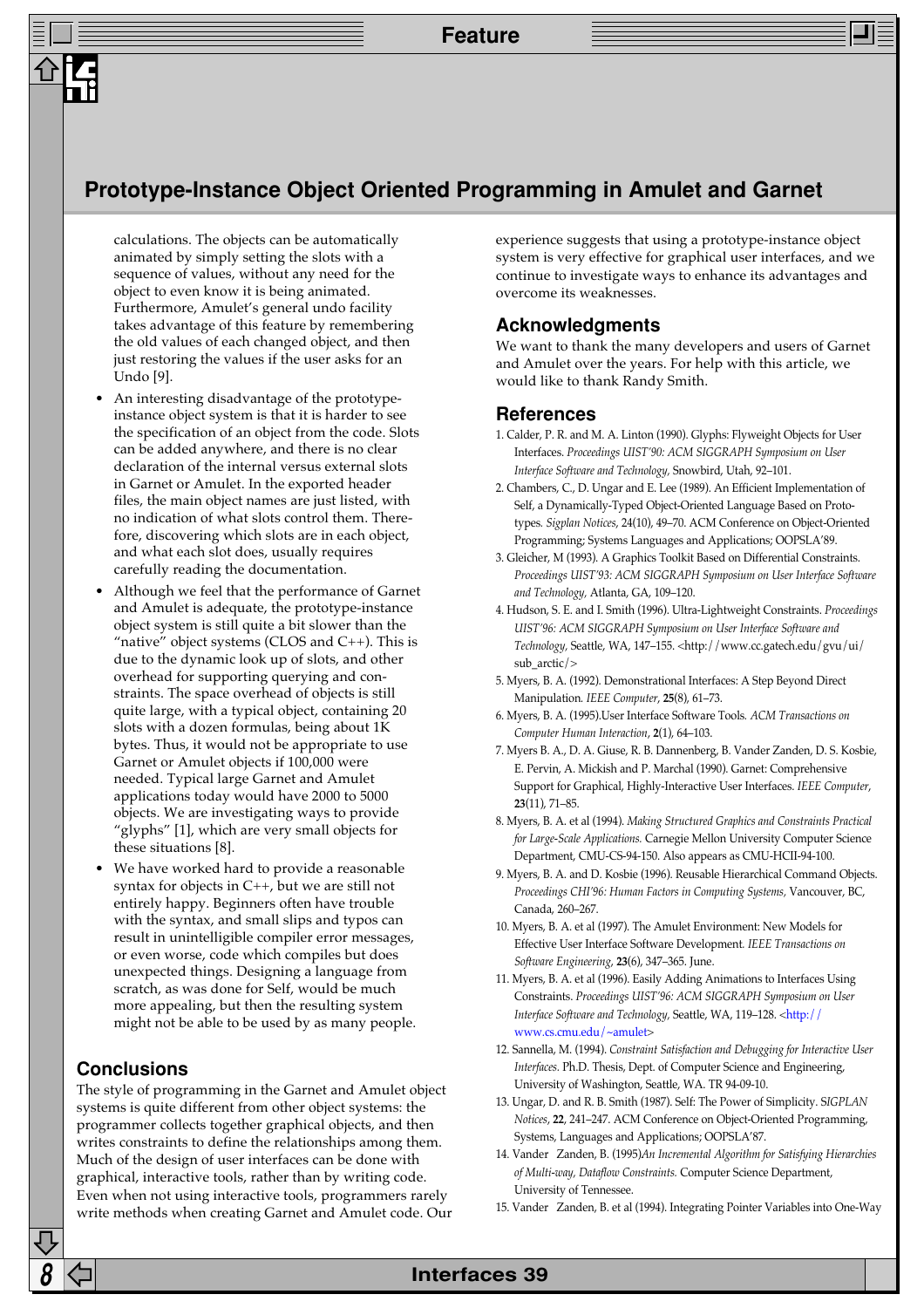Constraint Models*. ACM Transactions on Computer Human Interaction*, **1**(2), 161–213.

16. Wilson, D. (1990). *Programming with MacApp.* Reading, MA: Addison-Wesley Publishing Company.

### **About the Author**

Brad A. Myers is a Senior Research Scientist in the Human–Computer Interaction Institute in the School of Computer Science at Carnegie Mellon University, where he is the principal investigator for various projects including: User Interface Software, Demonstrational Interfaces, Natural Programming, and the Pebbles PalmPilot Project. He is the author or editor of over 175 publications, including the books "Creating User Interfaces by Demonstration" and "Languages for Developing User Interfaces", and he is on the editorial board of five journals. He has been a consultant on user interface design and implementation to 30 companies. Myers received a PhD in computer science at the University of Toronto where he developed the Peridot UIMS. He received the MS and BSc degrees from the Massachusetts Institute of Technology during which time he was a research intern at Xerox PARC. From 1980 until 1983, he worked at PERQ Systems Corporation. His research interests include User Interface Development Systems, user interfaces, Programming by Example, programming languages for kids, Visual Programming, interaction techniques, window management, and programming environments. He belongs to SIGCHI, ACM, IEEE Computer Society, IEEE, and Computer Professionals for Social Responsibility.

**Human Computer Interaction Institute, School of Computer Science, Carnegie Mellon University, Pittsburgh, PA 15213-3891 bam@cs.cmu.edu [http://www.cs.cmu.edu/~amulet](http://www.cs.cmu.edu/~amulet/) Copyright © 1998 — Carnegie Mellon University**

**Wanted** – articles on Software Support for HCI. The Software Support series gives leading practitioners and researchers the opportunity to discuss how user interface software tools, along with supporting methods and techniques, can aid in the production of good human-computer interfaces. Possible topics include:

- User interface specification, design and construction tools
- Web design and authoring tools
- Specification and design methods to support their use
- Tools which aid in interface evaluation and testing
- Case studies on such tools and their success (or not, as the case may be!)
- Intelligent and adaptive front-ends
- Visual Programming
- Programming by example and demonstration systems

This list is not exhaustive: any article that fits under the heading 'Software Support for HCI' will be considered for publication. Please send submissions to: Dave Clarke; email: dclarke@visualize.uk.com (or on disk c/o Interfaces, address on page 3). Articles should be sent in RTF, MS Word or straight ASCII format. Length should not exceed 3000 words. Figures and references may be included where appropriate.

Notes for Authors are at <http://www.visualize.uk.com/ bcshci/interfaces>



sent in by John Harrison at BAe SEMA, New Malden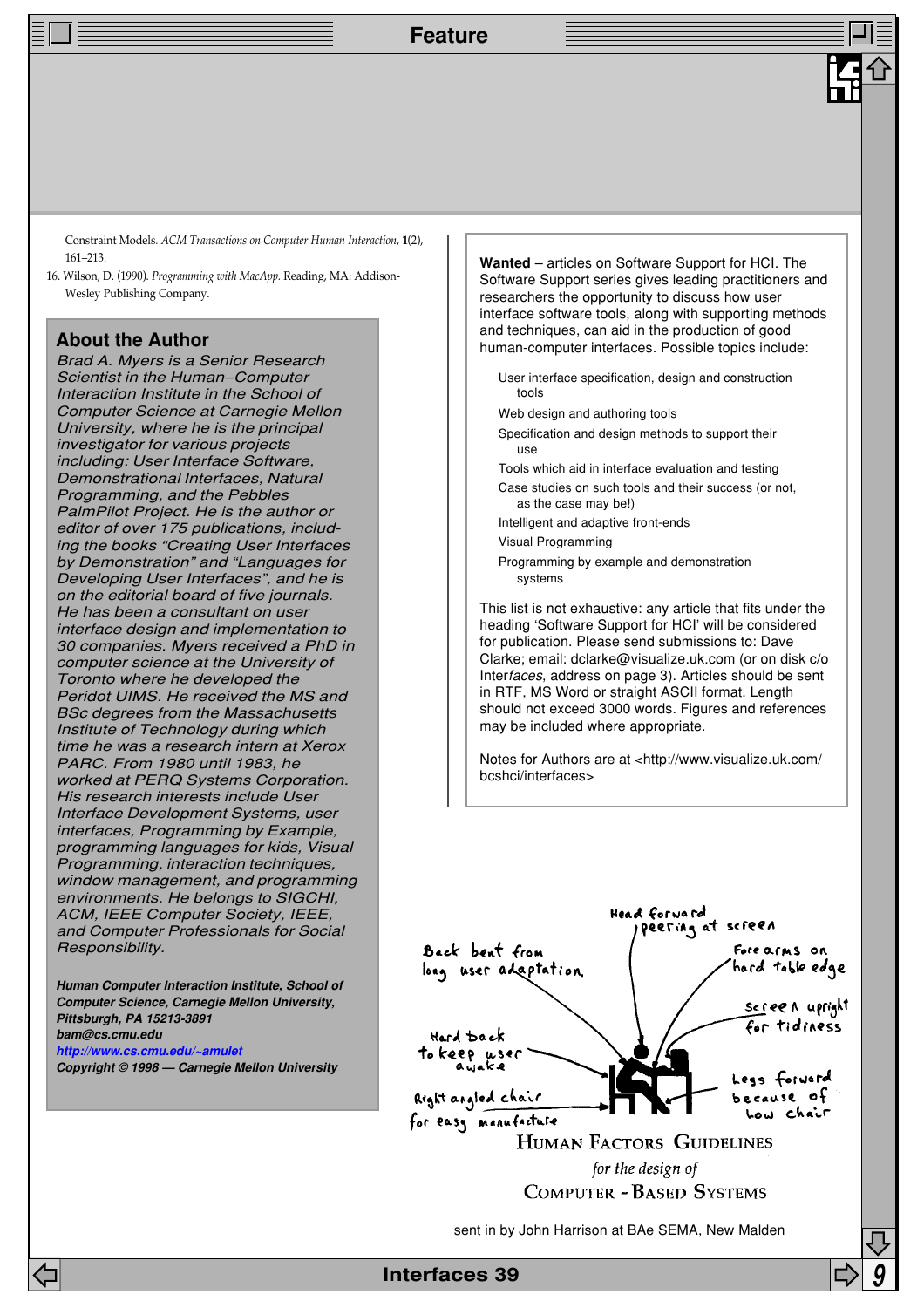## My Thesis **My Thesis Joan Aarvold**

**Name and address of researcher Joan Aarvold Faculty of Health, Social Work and Education University of Northumbria at Newcastle Tel: +44 (0)191 2273433 Email: joan.aarvold@unn.ac.uk**

**Title of thesis Close encounters of the fourth kind**

#### **Supervisor, department and institution**

**Director of Studies: Bob Heyman, Professor of Health Social Research, Faculty of Health, Social Work and Education, University of Northumbria at Newcastle**

#### **What my thesis is about**

To novice adult learners the computer represents an alien universe. Qualitative methods have been used to understand the experience of learning; the pathways travelled and the strategies employed.

#### **How I got into this**

As a lecturer responsible for developing and teaching an IT course for health professionals I observed multiple learning pathways (and much headbanging!) in my students. Mack, Lewis and Carroll's work had just been published in Preece & Keller (1990) and this fuelled my research interest. However, I was surprised as I waded into the HCI literature that there was very little reference to established learning theories. Instead, new models (GOMS, CCT, SOAR) were offered which did not answer my questions about how learners made sense of, and felt about, the alien universe. Experiential approaches were noticeably absent.

#### **My contribution to HCI research**

The normative theoretical approach to develop user-models, against which subsequent user behaviour is assessed, contains an inbuilt tendency to denigrate users. It also tends to regard 'users' as isolated individuals, learning in a vacuum, rather than social beings who bring a range of skills and experiences to their learning (Gagne 1985). Most HCI research follows an etic approach, and although more user-perspective strategies are being employed, the findings are quantified and tend to reflect task competencies. I was made aware at the recent HCI conference that unless research is about influencing interface design then it is not HCI research. How learners recognise, make sense of, manage and react to problems has informed my design and methods. I am most interested in the H bit of HCI, but feel that I have a contribution to make.

An initial 10 week study, based on normal IT classroom observations and interviews, confirmed my belief that multiple learning pathways operated. Teachers invariably attempted to correct difficulties, usually by the shortest route. Learners, on the other hand, sought understanding of the events confronting them. Their sense of the new 'universe', however, could neither be explained nor understood through observation of whole classes.

I then followed the progress of six novice university students, with different levels of self-expressed anxiety, during their normal introductory computer classes. A final series of video recordings were then made (over several weeks) of three additional novice adult learners as they worked alone (with me as teacher/researcher). The data were analysed using a grounded theory approach (Strauss and Corbin 1990). Other HCI researchers who have used qualitative approaches rarely complete their analyses, acknowledging the complexity and time consuming nature (Lazonder & Van der Meij 1995, Ramsay 1997, Allwood & Kalen 1997).

Contrasting attitudes and expectations between learners were apparent. One explored the new 'universe' with a pioneering spirit, he was not put off by mistakes. He carried on regardless, rarely understanding the alien signposts. His intrepid style helped him and pleased his teacher; however, history reminds us that such explorers often met a sticky end. Another student, on the same course, could not have had a more different approach. He knew his was going to be a difficult journey. He consulted his 'map' at every stage, unfortunately it was seldom helpful. Trainers need to invest time ascertaining learners' feelings and hopes prior to embarking on courses. HCI researchers, according to Downes (1987) have been able to replicate the intellect but not the passions of learners as they interact with computers. The 'feeling' part of learning has been neglected in the mental models research (where is the feeling bit in GOMS?). As with all good relationships, trust plays an important part. Learners' own insecurity during interactions meant that they constantly sought meaningful signposts from the computer.

The use of 'success indicators' for novice users could play a significant part during the steep initial learning phase. All novice participants in my study wanted reassurance that their work 'really had been saved'. Much angst could be saved if a simple message stating 'Your work is now saved' appeared on screen at strategic moments.

Qualitative approaches also demand an equal, trusting relationship between learner and researcher. Without critical questioning at key stages, understanding of events from the learner's view would not have been possible. I could not have known how many different interpretations there are, for example, of the words 'restore' or 'cancel'. The video recordings captured my own responses, thus enabling them to be included in the analysis (rare in HCI). The use of metaphor is not confined to students. My reference to the scroll bar as a kind of 'lift' turned out to provide a 'false signpost' which subsequently misled one student, who later presumed the 'Esc' on a key was short for escalator and pressing it would take her to the top of the page!

#### **What I want to do next**

I have come to realise through my work and research interests that there are many occasions (particularly in health and social care fields) where adults have difficulty

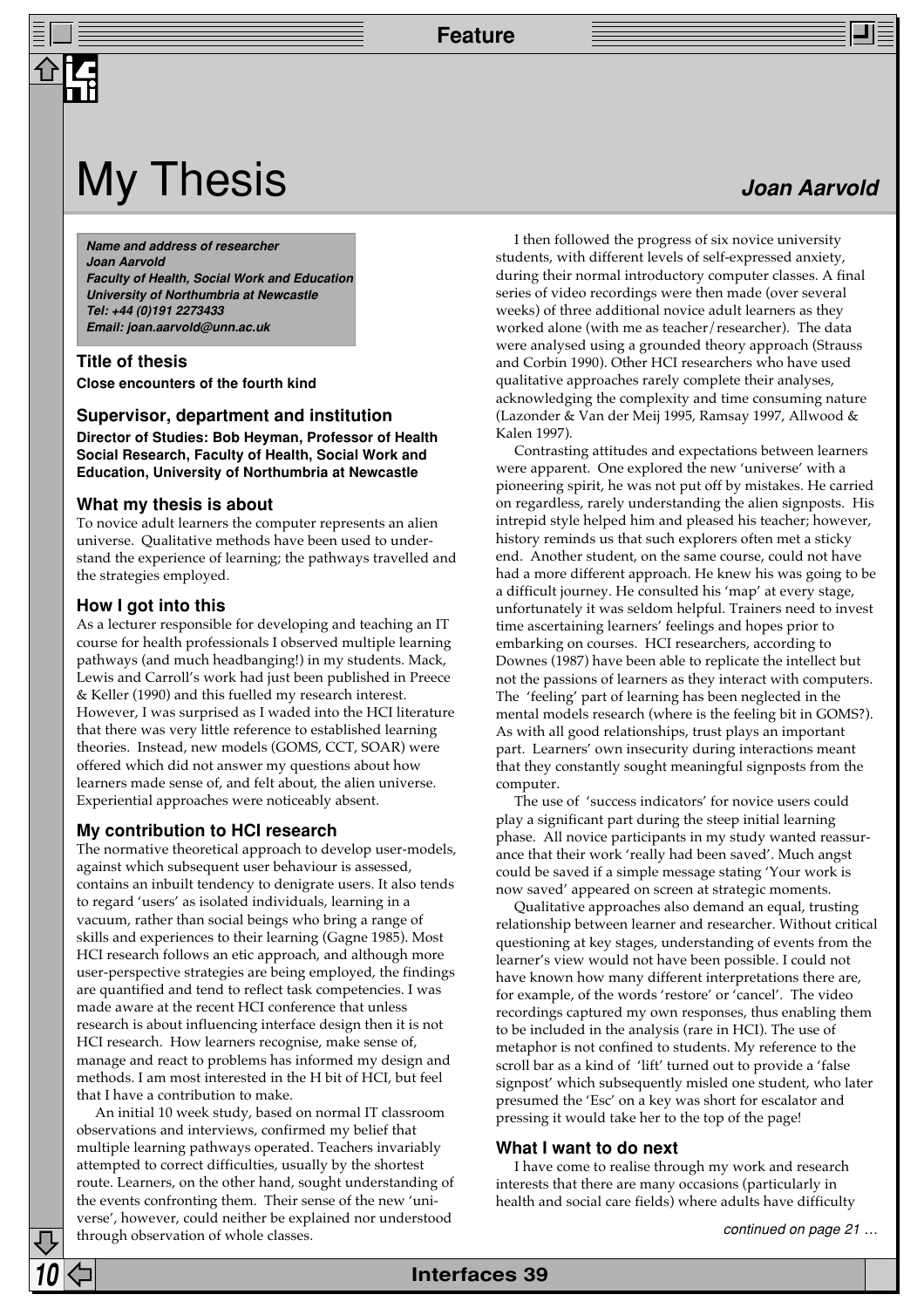## **My Thesis Suziah Sulaiman**

**Name and address of researcher Suziah Sulaiman Universiti Teknologi Petronas 31750 Tronoh Perak, Malaysia Tel: 605-367 8018 Email: suziah@petronas.com.my**

#### **Title of thesis**

**Heuristics for evaluating the usability of Computer Mediated Communication (CMC) systems**

#### **Supervisor, department and institution**

**Dr Fintan Culwin, School Of Computing, Information Systems and Mathematics, South Bank University, 103 Borough Road, London SE1 0A**

#### **What my thesis is about**

My thesis attempts to develop and evaluate a set of heuristics that can be used for Computer Mediated Communication (CMC) evaluation.

#### **How I got into this**

Initially, my interest was in finding ways to encourage usability evaluation to be taken up early in the production life cycle. As my work progressed, I realised that heuristics provided a cost-effective technique and that little work had been reported on CMC evaluation.

#### **My contribution to HCI research**

I identified three goals: to determine how much work has been carried out in CMC evaluation, to investigate how others carried out the activities and what techniques they used, and to propose a cost-effective way to evaluate CMC systems.

Several investigations and a practical study were carried out in order to achieve these goals. A literature survey of conference proceedings, journals, books and articles from the Internet was carried out. The findings indicated that little had been reported on CMC evaluation. Those which involved CMC evaluation applied techniques used in general HCI. Most techniques involved ethnographic approaches and only recently had formal methods been applied.

The HCI evaluation techniques identified were then examined to see how well they could support CMC. This indicated that the techniques could support CMC evaluation provided communicative issues are considered. Even though HCI techniques could be useful, constraints in system development need to be taken into account. It is necessary to find cost-effective techniques which use less evaluation time and so consume minimum project cost, whilst maintaining quality. A literature survey on comparison studies showed that predictive techniques were the most cost-effective and Nielsen's heuristics were chosen for further research.

A practical study was carried out to examine the usefulness of Nielsen's list in supporting CMC evaluation. As

Nielsen's list is intended for single-user stand alone purposes, it was predicted that the heuristics could only support the human–computer interaction issues. The evaluators who participated in the investigation were neutral on the overall usefulness of Nielsen's heuristics but agreed that some heuristics are more useful than others. This study resulted in the formulation of a list of requirements for CMC evaluation, in part influenced by Ambe and Monk's (1997) criteria for effective CSCW. This new list formed the basis of a new set of heuristics rephrased in a way similar to Nielsen's. An investigation was carried out to justify the effectiveness of these new heuristics, the findings indicated that the new set of heuristics are more effective than Nielsen's list for CMC evaluation. Even though there are many flaws in the production of the heuristics, it has been demonstrated that this new list could be useful for CMC evaluation.

#### **Acknowledgement**

This research was funded by South Bank University, England.

## **Students**

aQtive limited are sponsoring a number of student bursaries for the

British HCI Group Day Conference

"THE ACTIVE WEB"

Wednesday 20 January 1999

The Octagon, Staffordshire University, UK

 http://www.hiraeth.com/conf/activeweb/ http://www.visualize.uk.com/conf/activeweb/

The bursaries will be a contribution towards the students' travel and subsistence. Students awarded a bursary will also have their conference fee waived. For information on how to apply for a bursary please contact Alan Dix (alan@hiraeth.com) or watch the conference web pages.

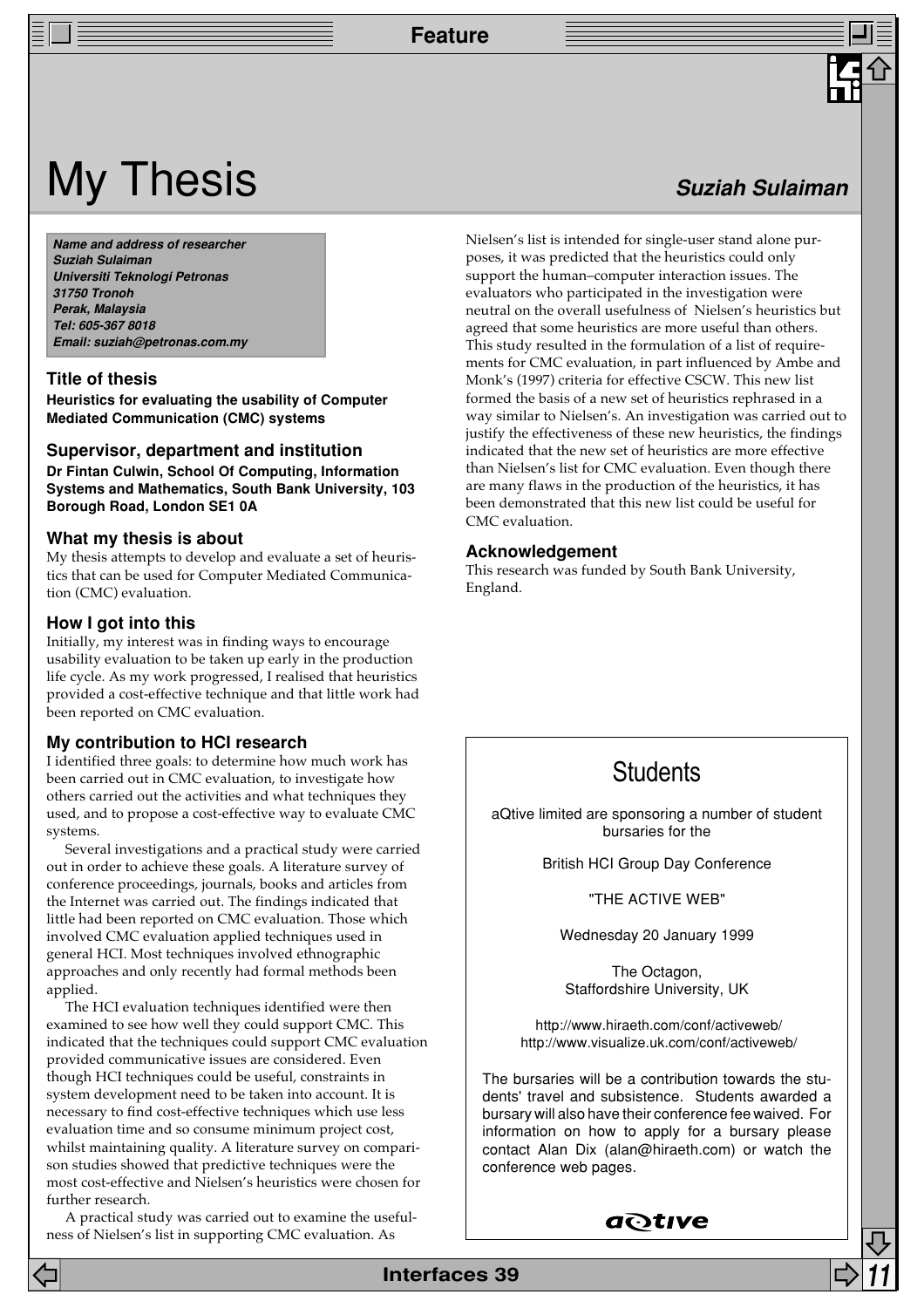## **Conference**



## **The Seventh IFIP Conference on Human–Computer Interaction**

## **http://www.bcs.org.uk/hci/i99**

You are invited to participate in INTERACT '99, a major international conference presenting leading-edge research and development in all aspects of interactive computer systems and technology. This is the last major HCI conference of the millennium. It will review more than thirty years of pioneering work which has shaped the discipline, and highlight the trends, discoveries and innovations which will shape a new era of HCI in the twenty-first century. The venue is Edinburgh, Scotland's historic capital city, currently the centre of a scientific, artistic and political renaissance of wide significance. The conference takes place during the Edinburgh International Festival, when the city plays host to leading musicians, actors, artists and entertainers from all over the world, as well as to a large number of visitors, who give the city a uniquely festive and cosmopolitan atmosphere.

## **CONFERENCE TOPICS**

Contributions which advance the theory or practice of any aspect of HCI are welcomed. The review policy is to support innovation, insight, and integration in the theories, methodologies, tools and technologies which contribute to HCI, and to support the wider dissemination of effective theory and practice both nationally and internationally. Contributions which bridge several domains, or explore the expansion of HCI into new areas of theory or application, are particularly encouraged.

### **PAPERS**

Deadline for submission: 25 January, 1999.

Additional enquiries to: M. Angela Sasse (University College London) Tel: +44 (0) 171 380 7212 Fax: +44 (0) 171 387 1397 Email: a.sasse@cs.ucl.ac.uk

## **PANELS**

Deadline for submission: 10 May, 1999.

Proposals received by the 25 January 1999 will be reviewed early and, if accepted, will be publicised in the advance programme.

Additional enquiries to: David Benyon (Napier University) Tel: +44 (0) 131 455 5317 Fax: +44 (0) 131 455 4552 Email: d.benyon@dcs.napier.ac.uk

## **TUTORIALS**

Deadline for submission: 25 January, 1999. Additional enquiries to: Janet Finlay (University of Huddersfield) Tel: +44 (0) 1484 472913 Fax: +44 (0) 1484 421106 Email: j.e.finlay@hud.ac.uk

## **WORKSHOPS**

Deadline for submission: 10 May, 1999.

Proposals received by the 25 January 1999 will be reviewed early and, if accepted, will be publicised in the advance programme.

Additional enquiries to: Alistair Sutcliffe (City University, London) Tel: +44 (0)171 477 8411 Fax: +44 (0) 171 477 8859 Email: a.g.sutcliffe@city.ac.uk

## **POSTERS**

Deadline for submission: 10 May, 1999.

Additional enquiries to: Gilbert Cockton (University of Sunderland) Tel: +44 (0) 191 515 3394/2752 Fax: +44 (0) 191 515 2781 Email: Gilbert.Cockton@sund.ac.uk

## **DOCTORAL CONSORTIUM**

Deadline for submission: 25 January, 1999. Additional enquiries to: John Karat (IBM TJ Watson Research Center) Tel: +1 914 784 7832 Fax: +1 914 784 6211 Email: jkarat@us.ibm.com James Alty (Loughborough University) Tel: +44 (0) 1509 222648 Fax: +44 (0) 1509 211586 Email: J.L.Alty@lboro.ac.uk

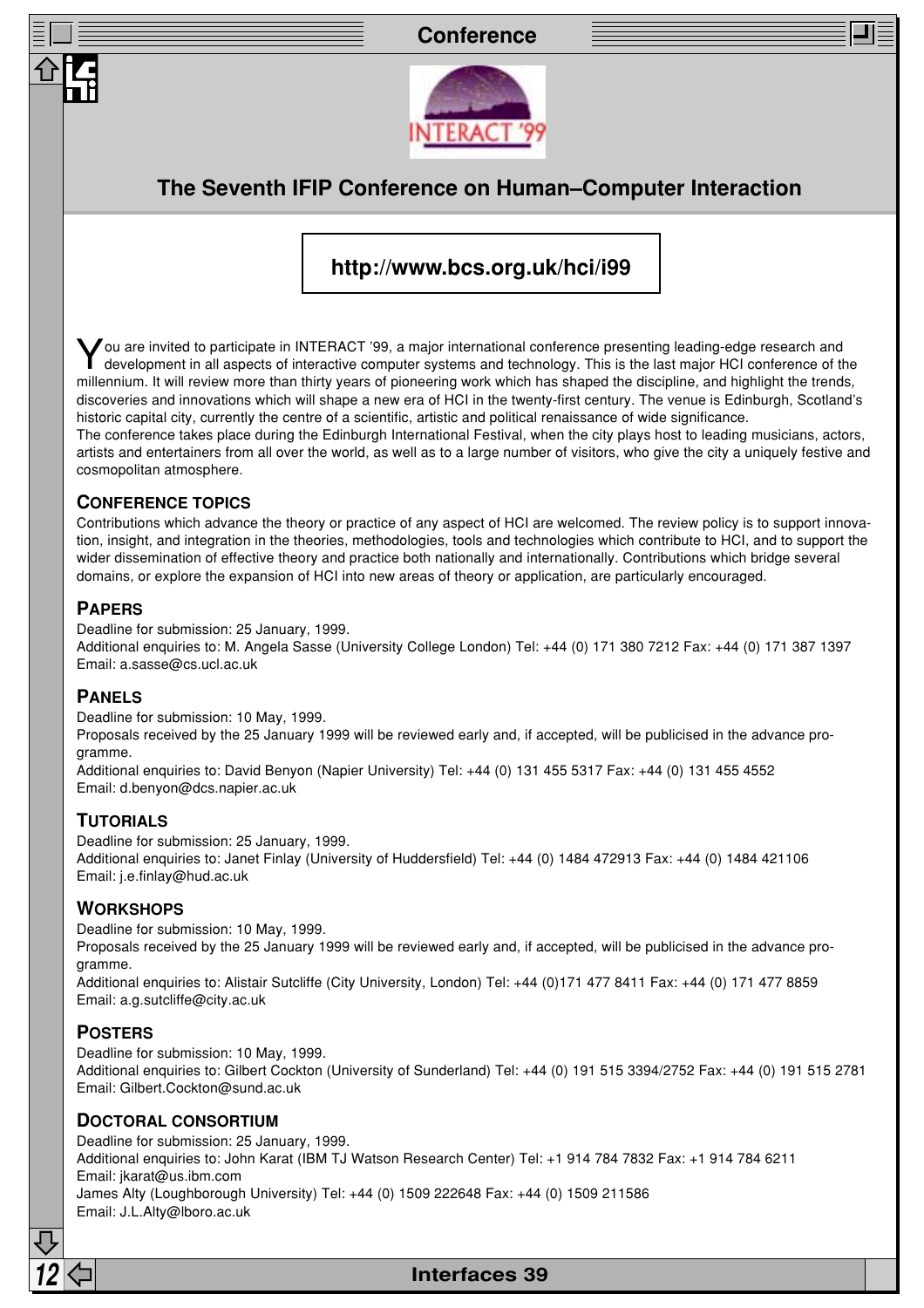## **Conference**

## **30 August – 3 September 1999 • Edinburgh, Scotland**



#### **VIDEOS**

Deadline for submission: 10 May, 1999. Additional enquiries to: Richard Coyne (University of Edinburgh) Tel: +44 (0) 131 650 2332 Fax: +44 (0) 131 650 8019 Email: Richard.Coyne@ed.ac.uk

#### **INTERACTIVE EXPERIENCE**

Deadline for submission: 10 May, 1999. Additional enquiries to: Steve Brewster (University of Glasgow) Tel: +44 (0) 141 330 4966 Fax: +44 (0) 141 330 4913 Email: stephen@dcs.gla.ac.uk

#### **LABORATORY AND ORGANISATIONAL OVERVIEWS**

Deadline for submission: 10 May, 1999. Additional enquiries to: Rob Procter (University of Edinburgh) Tel: +44 (0) 131 650 5177 Fax: +44 (0) 131 667 7209 Email: rnp@dcs.ed.ac.uk

#### **PROFESSIONAL PRACTICE AND EXPERIENCE**

Deadline for submission: 10 May, 1999. Additional enquiries to: Graham Johnson (NCR) Tel: +44 (0) 1382 598321 Fax: +44 (0) 1382 598313 Email: graham.johnson@dundee.ncr.com

#### **INSTRUCTIONS FOR AUTHORS and FURTHER INFORMATION**

A more detailed paper version of the Call for Participation and detailed Instructions for Authors are available from the INTER-ACT '99 Secretariat: INTERACT '99 Secretariat, Meeting Makers, Jordanhill Campus, 76 Southbrae Drive, Glasgow G13 1PP Tel: +44 (0) 141 553 1930 Fax: +44 (0) 141 552 0511 Email: interact@meetingmakers.co.uk

### **SPONSORSHIP**

Organisations are invited to participate in INTERACT '99 as corporate sponsors. This is an ideal opportunity to demonstrate the commitment of your organisation to HCI and achieve a marketing profile for your company. Several levels of sponsorship are available.

#### **EXHIBITION**

Exhibits are invited from interested commercial organisations, concerned with the design, development, deployment or evaluation of all types of interactive systems, services or devices, or from organisations involved in HCI or human factors research areas and involving such aspects as usability, support tools and techniques, and education. INTERACT '99 is THE international conference in the area of Human–Computer Interaction. This large and diverse conference provides companies with an excellent opportunity to showcase their HCI-related products and services.

Brochures giving details of the exhibition and/or sponsorship are available from the INTERACT '99 Secretariat, Meeting Makers, Jordanhill Campus, 76 Southbrae Drive, Glasgow G13 1PP. Tel: +44 (0) 141 553 1930 Fax: +44 (0) 141 552 0511 Email: interact@meetingmakers.co.uk

**Interfaces 39**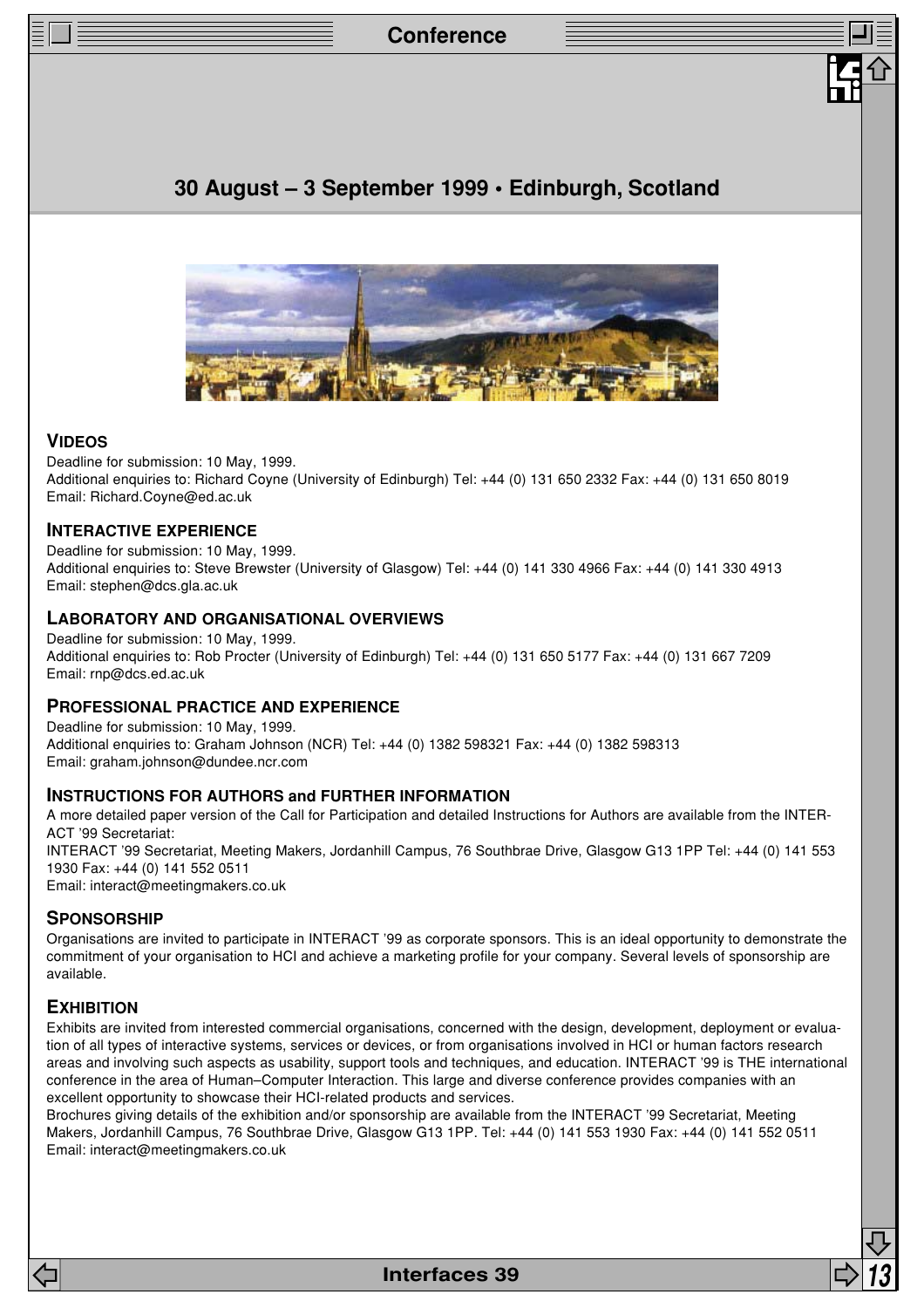| Please print or type                                                                                                                                                                                                                                                                                                                                                                                  |                                                                                                                                                                                                                                                                                           |
|-------------------------------------------------------------------------------------------------------------------------------------------------------------------------------------------------------------------------------------------------------------------------------------------------------------------------------------------------------------------------------------------------------|-------------------------------------------------------------------------------------------------------------------------------------------------------------------------------------------------------------------------------------------------------------------------------------------|
| Contact Details (Give a personal contact when asking for Corporate Membership)                                                                                                                                                                                                                                                                                                                        | Membership F ee                                                                                                                                                                                                                                                                           |
| Title                                                                                                                                                                                                                                                                                                                                                                                                 | Membership classes and fees for 1998 are:                                                                                                                                                                                                                                                 |
|                                                                                                                                                                                                                                                                                                                                                                                                       | $\overline{\mathbf{t}}$<br>Student £10<br>Non BCS Member £30<br>BCS Member £25                                                                                                                                                                                                            |
| Fax.                                                                                                                                                                                                                                                                                                                                                                                                  | Interfaces and other mailings; membership rate for any 4 individuals at British HCI<br>Corporate membership entitles the organisation to 8 copies of<br>Corporate £195                                                                                                                    |
|                                                                                                                                                                                                                                                                                                                                                                                                       | Group events, as well as, a free one-page entry in the membership handbook.                                                                                                                                                                                                               |
| $\vdots$                                                                                                                                                                                                                                                                                                                                                                                              | Journal Subscription to 'Interacting with Computers'                                                                                                                                                                                                                                      |
|                                                                                                                                                                                                                                                                                                                                                                                                       |                                                                                                                                                                                                                                                                                           |
| Please send mailings to: my work address [62]; my home address                                                                                                                                                                                                                                                                                                                                        | Elsevier Science. Members may subscribe to this journal at a reduced rate. Vol. 10-No.1<br>The HCI Group manages a journal, Interacting with Computers, published quarterly by<br>Please send me Vol. 10 (1998) of Interacting with Computers (£50)<br>will appear in the Spring of 1998. |
| Membership Status                                                                                                                                                                                                                                                                                                                                                                                     | $\overline{\mathbf{u}}$<br>Please send me Vols. 9 & 10 of Interacting with Computers (£100)                                                                                                                                                                                               |
|                                                                                                                                                                                                                                                                                                                                                                                                       | Please send me a free sample issue                                                                                                                                                                                                                                                        |
|                                                                                                                                                                                                                                                                                                                                                                                                       | $\overline{P}ayment$                                                                                                                                                                                                                                                                      |
|                                                                                                                                                                                                                                                                                                                                                                                                       | $\ddot{ }$<br>Please enter the total amount for membership and subscriptions                                                                                                                                                                                                              |
| Professional Interests (please indicate up to six areas of professional interest)                                                                                                                                                                                                                                                                                                                     | I enclose a cheque/postal order (in Pounds Sterling only please), made payable to<br><b>British HCI Group</b>                                                                                                                                                                             |
|                                                                                                                                                                                                                                                                                                                                                                                                       | Please debit my Access/Visa/Mastercard<br>ð                                                                                                                                                                                                                                               |
| Data Protection Act                                                                                                                                                                                                                                                                                                                                                                                   | Expiry<br>Card number                                                                                                                                                                                                                                                                     |
| alue to<br>The data on this form will be treated as confidential to the BCS. Names and address may be used,<br>under our strict control, for mailings judged by the British HCI Group Executive to be of v<br>the membership.                                                                                                                                                                         | The information provided on this form is to my knowledge correct and I agree to the<br>conditions stated.                                                                                                                                                                                 |
| <b>Membership Directory</b>                                                                                                                                                                                                                                                                                                                                                                           |                                                                                                                                                                                                                                                                                           |
| Do you wish your contact details and professional interests to be listed in the Membership Directory<br>sent to all members of the group? (We will NOT use your home address, unless that is all you have<br>$\frac{1}{2}$<br>$Yes$  <br>given us.)                                                                                                                                                   | Card holder's name and address if different from above:                                                                                                                                                                                                                                   |
| <b>Getting Involved</b>                                                                                                                                                                                                                                                                                                                                                                               | Send completed forms and cheques to:                                                                                                                                                                                                                                                      |
| We are always looking for people interested in contributing to HCI group activities by, writing for<br>Interfaces magazine, helping run the annual conference or joining the executive. If you are able to<br>contribute in this way or if you have ideas for 1-day meetings or new activities please contact the<br>membership secretary, Ismail Ismail (I.Ismail@cs.ucl.ac.uk; Fax. 0171-387-1397), | Queries about membership can also be e-mailed to: hci@bcs.org.uk<br><b>HCI Membership, British Computer Society,</b><br>1 Sanford Street, Swindon, SN1 1HJ, UK<br>(Tel.+44(0)1793 417417)                                                                                                 |

*British HCI Group – Application Form 1998*

**British HCI Group - Application Form 1998**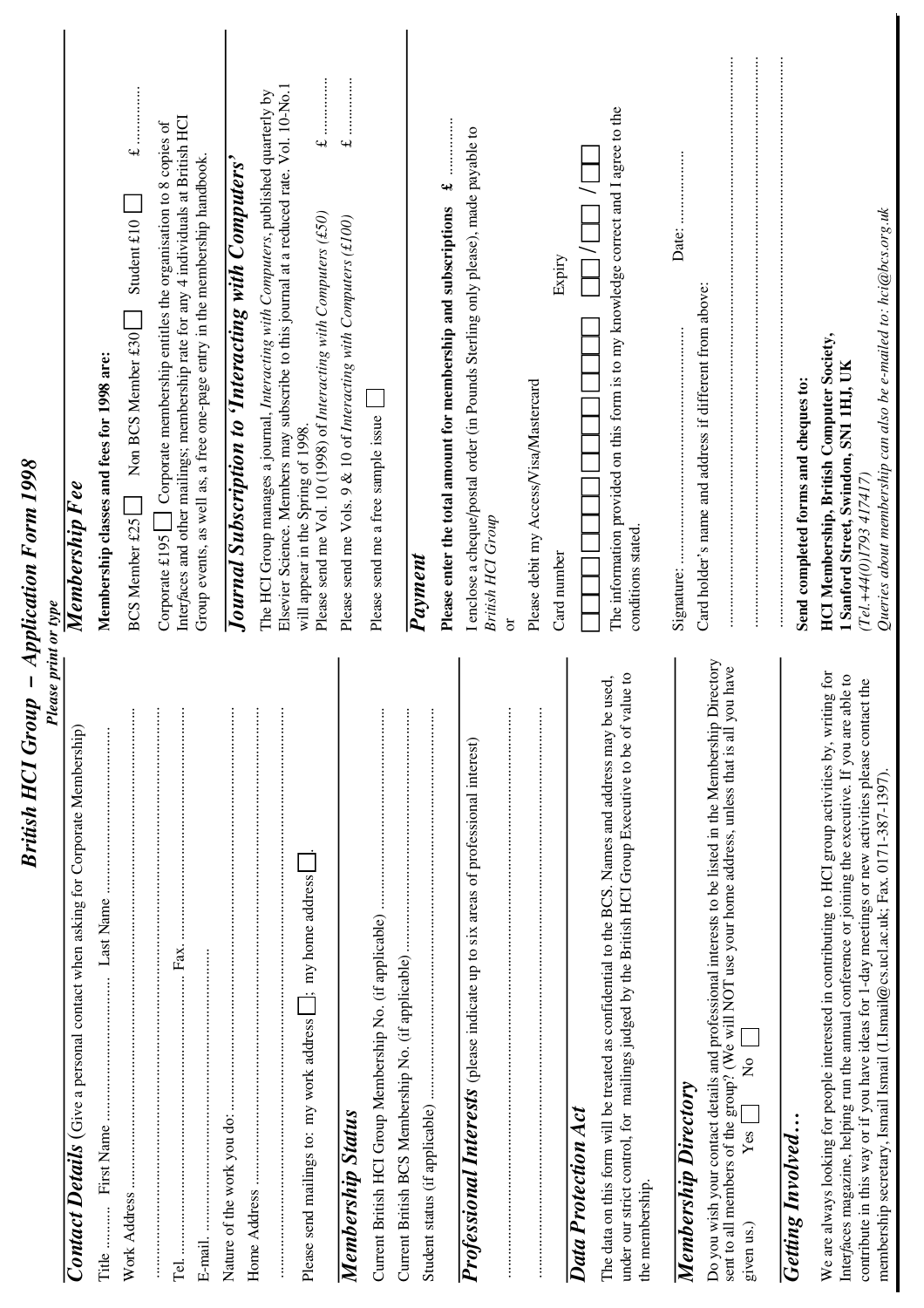

#### **1999 International Conference on INTELLIGENT USER INTERFACES** 5–8 January 1999, Los Angeles,

California. USA

Further Info: URL: http://sigart.acm.org/iui99 Summary: IUI 99 is the annual meeting of the intelligent interfaces community and serves as the principal international forum for reporting outstanding research and development on intelligent user interfaces.

#### **HICSS-32: Collaboration Technology minitrack**

*5—8 January 1999, Hawaii*<br>Further Info: Murray Turoff; Tel: 201-596-3399; Fax: 201-596-5777; Email: turoff@eies.njit.edu; URL: http://www.cba.hawaii.edu/hicss Summary: Part of the Collaboration Systems and Technology Track at the Hawaii International Conference on System Sciences (HICSS). This minitrack deals with the theoretical and methodological foundations of research with all forms of collaboration technologies. The focus is on the development, critical evaluation, and validation of theories that guide the design, implementation, and use of collaboration technologies; and various approaches/methodologies adopted to develop, evaluate, and validate these theories

#### **The Active Web**

20 January 1999, Stafford, UK Further info: Email: activeweb@hiraeth.com; URL: http://www.visualize.uk.com/conf/activeweb Summary: The web is changing. Its pages are no longer static, but moving, changing, interacting. Even as we watch, it is evolving from an information repository into a distributed interface to a global networked computational engine. But this change has its price. Can users understand what they are seeing? What is the appropriate technology? How do we ensure that the goals and objectives of our highly dynamic and interactive sites are met? This day conference will focus on issues surrounding dynamic interfaces for the Web.

#### **WSCG'99: The Seventh International Conference in Central Europe on Computer Graphics and Visualization 99**

#### 8–12 February 1999, Plzen, Czech **Republic**

Further Info: Vaclav Skala, c/o Computer Science Dept., Univ.of West Bohemia, Univerzitni 8, Box<br>314, 306 14 Plzen, Czech Republic; Tel: +420-19-<br>7491-188; Fax: +420-19-7491-188; Email:<br>skala@kiv.zcu.cz; URL: http://wscg.zcu.cz Summary: Event in cooperation with EUROGRAPHICS and IFIP Working Group 5.10 on Computer Graphics and Virtual Worlds

#### **WACC'99: Work Activities Coordination and Collaboration**

22–25 February 1999, San Francisco, California, USA Further Info: Email: wacc99@cs.colorado.edu; URL: http://www.cs.colorado.edu/wacc99 Summary: WACC'99 brings together researchers

and practitioners from a variety of disciplines who are addressing or facing issues in work activities coordination and collaboration. Various aspects of this topic have been addressed previously under the separate banners of workflow, software process, groupware, and computer-supported cooperative work.

#### **GW '99 – THE 3rd GESTURE WORK-SHOP: 'Towards a Gesture-based Communication in Human–Computer Interaction'**

17–19 March 1999, Gif-sur-Yvette, France

**Submissions by 12 September (long), 11 December (short)**

Further Info: Gesture Workshop '99, LIMSI - CNRS, BP133, F-91403 ORSAY cedex, FRANCE; Email: gw99@limsi.fr; URL: http://www.limsi.fr/GW99/ Summary: GW is an interdisciplinary event for those researching gesture-based communication who want to meet and exchange ideas across disciplines. Under the focus of human–computer communication, the workshop will encompass all aspects of gestural communication.

#### **PAAM99: Fourth International Conference on The Practical Application of Intelligent Agents and Multi-Agent Technology**

19–21 April 1999, London, UK **Submissions by 11 January 1999** Further Info: PAAM'99 Secretariat, The Practical Application Company, PO Box 137, Blackpool, Lancs FY2 9UN, UK; Tel: +44 (0)1253 358081; Fax: +44 (0)1253 353811; Email: info@pap.com; URL: http://www.demon.co.uk/ar/PAAM99/ Summary: The emphasis of PAAM is unique. It combines the peer-to-peer paper review process of academic conferences with that of the applied industrial mainstream commercial event. The contrast of theory and practice, research and deployment is rarely found elsewhere. PAAM99 will provide a rich blend of tutorials, invited talks, refereed papers, panel discussions, poster session, social agenda and a full industrial exhibition. The result is an ideal forum for the exchange of ideas and knowledge between experts from a broad spectrum of international industries and key technologies

#### **Joint EUROGRAPHICS – IEEE TCCG Symposium on Visualization**

26–28 May 1999, Vienna, Austria Further Info: Helwig Loeffelmann, Inst. of Computer Graphics, Vienna Univ. of Technology, Austria; Email: helwig@cg.tuwien.ac.at vissym99@cg.tuwien.ac.at; URL: http:// www.cg.tuwien.ac.at/conferences/VisSym99/ Summary: The tenth EUROGRAPHICS workshops on Visualization in Scientific Computing will cover

#### **UM'99: International Conference on User Modeling**

all aspects of computer-based visualization.

20–24 June 1999, Banff, Canada Further Info: Judy Kay Basser, Dept of Computer

To receive more information via email on all these events and others, together with full details of many industrial, academic, and research studentship posts, subscribe to our electronic mailing list by sending the following two-line message, filled in appropriately, to the mailbase server: **mailbase@mailbase.ac.uk**

join bcs-hci [optional title] <your first name> <your last name> stop

Science, Madsen F09, University of Sydney, AUSTRALIA 2006; Tel: +61-2-9351-4502; Fax: +61-2-9351-3838; URL: http://www.cs.usask.ca/  $11M99$ 

Summary: User modeling has been found to enhance the effectiveness and usability of software systems in a wide variety of situations. A user model is an explicit representation of properties of a particular user. A system that constructs and consults user models can adapt diverse aspects of its performance to individual users. Techniques for user modeling have been developed and evaluated by researchers in a number of fields, including artificial intelligence, education, psychology, linguistics, human–computer interaction, and information science. The International Conferences on User Modeling provide a forum in which academic and industrial researchers from all of these fields can exchange their complementary insights on user modeling issues. The size and format of the meetings support intensive discussion, which often continues long after the conference has ended.

#### **PEOPLE IN CONTROL: An International Conference on Human Interfaces in Control Rooms, Cockpits and Command Centres**

21–23 June 1999, Bath, UK Further Info: PIC 99 Secretariat, IEE Conference Services, Savoy Place, London WC2R OBL, UK; Tel: +44(0)171 344 5473/5467; Fax: + 44(0)171 240 8830; Email: PIC99@iee.org.uk; URL: http:// www.iee.org.uk/Conf/PIC99 Summary: This new international conference aims

to attract industrialists and academics with an interest in how people control complex systems – and in the tools that support them. These people may be working in control rooms for chemical plants, power stations or ships, in aircraft cockpits or motor cars, or in police or military command centres. A key aim of the conference is to bring together practitioners from different application areas so that they can learn from each other's experiences. The conference will have a broad technical scope and include: case studies from the power, chemical, aerospace or transport industries; developments of new display and control equipment; presentations of research results in ergonomics and psychology

#### **HCI International '99: 8th Int. Conference on Human-Computer Interaction**

22–27 August 1999, Munich, Germany Further Info: HCI International '99 – Conference Secretary, Fraunhofer IAO, Nobelstr. 12, 70569 Stuttgart, Germany; Tel: +49 711 970 2331; Fax: +49 711 970 2300; Email: HCI99@iao.fhg.de; URL: http://hci99.iao.fhg.de

Summary: Under the general theme of 'Creating New Relationships', new links and synergies will be explored between information technologies and their users, between people working together, and in the context of the rapidly evolving global information society. The conference will provide an international forum for exchanging and discussing ideas, research results and experiences related to analyzing, designing, developing, applying, and evaluating information and communication technologies for work, leisure, and personal growth.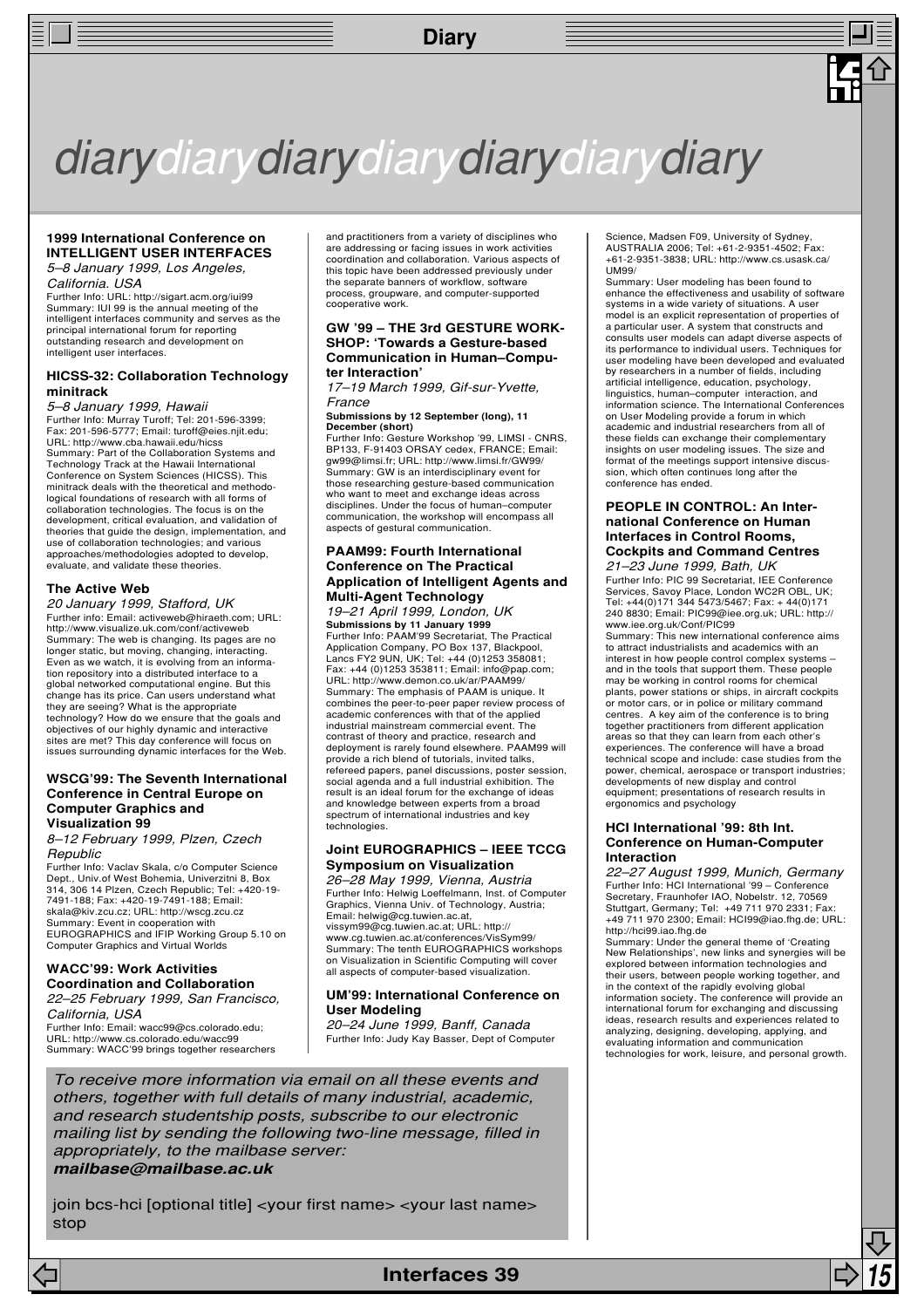## Evolving the Web for Scientific Knowledge

First Steps Towards an "HCI Knowledge Web"

In this article, I consider the challenge of building a Webbased infrastructure for scholarly research which moves beyond the basic dissemination and linking of documents, to support more powerful searching and analysis of the cumulative knowledge in the literature's documents. Taking the HCI research community as an example, the goal would be to enable HCI researchers to search for interesting documents and phenomena, and discover previously unknown but conceptually related research, for instance, other groups addressing persistent problems in the field, the structure of debates, or when and how new theoretical perspectives began to make an impact. I propose that focusing on the scientific relationships between documents is important, and has advantages as the basis for a Web metadata scheme to enrich the HCI community's Web.

*Your desktop, in the not too distant future…*

You are starting a new HCI research project, and want to find out what's been done so far. (You can hardly believe it, but 2 years ago, you would have had to search the Web, or one of the few HCI digital libraries, using basic keywords. The servers and search engines knew nothing about how HCI research is conducted and so could provide no assistance. Documents were not described in any machine-readable form other than keywords, and were not linked in any way beyond citations.)

You connect to your local server in the HCI Knowledge Web, and issue queries for the following:

- **documents/websites using or extending the StarViz software system**
- **documents analysing the applied problem of visualizing large datasets in astronomy**
- **documents building on a particular theoretical framework of interest to you, and extending the RouteFinder class of graphing algorithms**
- **documents challenging evidence that the RouteFinder class does not scale up**
- **documents problematising a methodology closely associated with StarViz**

It's been said many times in recent years, and it's still true:

The Net, particularly the Web, provides an unprecedented opportunity in scientific history to locate, interconnect and analyse ideas and documents.

But…

The Web is becoming a more chaotic place by the day. As the signal to noise ratio gets worse, research communities need better support for tracking developments and finding relevant documents.

It is currently impossible for search engines (Web or otherwise) to answer complex questions commonly posed by researchers, such as the following:

- are there distinct schools of thought in this field?
- what impact did this evidence have?
- who is currently tackling this applied problem?
- has anyone built a system based on this theory?
- has anyone applied this theory to other fields?

The reason these questions are impossible to answer at present is that there must be a way to abstract meaningful patterns of documents. Thus, in relation to the first question above, we need to ask: what is a 'school of thought', how might it manifest itself in the literature, and are there corresponding patterns that could be detectable by a software agent to present to researchers as potentially significant? It is possible that useful information may be extracted through intelligent analyses of texts, but often this information is not explicit in documents, but implicit in the minds of domain experts. *Metadata* (introduced shortly) is an alternative way to provide such information (if experts encode it), but there is rarely metadata about scientific documents expressed using the conceptual language of that field. The Web now makes this technically possible – thousands of users can now contribute structured information to a shared, searchable repository.

But is a lingua franca (using metadata or otherwise) possible for a scientific research community, HCI in particular, what would constitute a good scheme, and what social and technical systems would need to co-evolve to make it sustainable? Let's begin by briefly considering what the HCI community has available to it today.

## **Today's HCI digital library**

What is the state of the 'HCI digital library' accessible over the net today? Within the HCI community, the pioneering work of Gary Perlman's *HCI Bibliography Project (HCI-Bib)* has made thousands of abstracts (some linked to other digital libraries) downloadable and searchable over the Web [<www.hcibib.org>](http://www.hcibib.org/). Professional and learned societies such as the ACM [<www.acm.org/dl>](http://www.acm.org/dl/) and IEEE [<computer.org/](http://computer.org/epub/) [epub>](http://computer.org/epub/) are creating digital libraries providing subscriber access to many HCI-relevant journals and conferences (perhaps we can expect a BCS digital library soon?…). Most

## **16 Interfaces 39**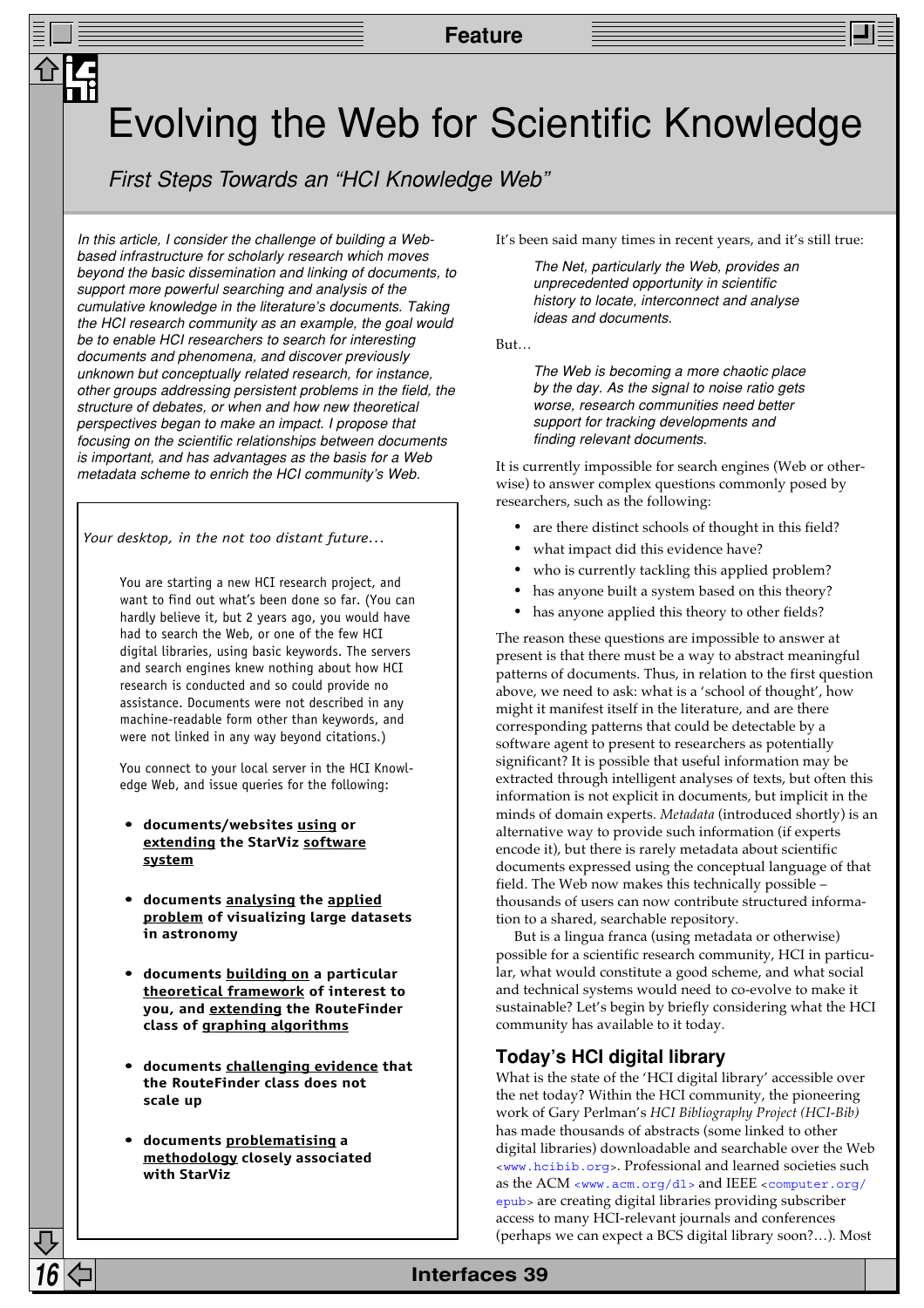scientific publishers are now providing subscriber access to digital copies of journals. There is work on automatically linking citations to abstracts, although these depend on inter-publisher agreements (see sidebar). And of course, many workshops and individuals provide access to full papers.

Preprint servers provide repositories of technical reports, and, if widely used within a community, are perhaps the best way to track new work (although unreviewed). The Los Alamos National Laboratory (LANL) preprint server [<xxx.lanl.gov>](http://xxx.lanl.gov/) set up by Paul Ginsparg, initially to serve the high energy physics community, has become the first place to publish new technical reports in that field (which are then replaced by the final versions when published – journals have been sidelined in this respect). Recently, a Computing Research Repository (CoRR) has been added to the LANL preprint server [<xxx.lanl.gov/archive/](http://xxx.lanl.gov/archive/cs/intro.html) [cs/intro.html>](http://xxx.lanl.gov/archive/cs/intro.html), including an HCI subject area moderated by Terry Winograd. Preprint servers allow you to define interests using keywords, after which the server sends email alerts whenever new material is added (all of the above servers provide these). It will be interesting to see if the CoRR server achieves the same uptake as within the physics community (it may be that LANL's success derives from the premium on being the first to publish results in physics, arguably much higher than in computer science, or HCI). There used to be an HCI server at the The London & South-East Centre for High Performance Computing (SEL-HPC) but this appears to have ended (<www.lpac.ac.uk/SEL-HPC/> no longer works).

These resources are a welcome alternative to having to order and wait for paper documents. But they are just a start. Overwhelmingly, the Web as a resource for scientific knowledge is still serving as a searchable paper-publication resource, plus simple linkage. The Web's success reflects the power and attractiveness of this simple model, but it is an 'entry level hypertext system' in comparison to the power of a rich hypertext which exploits machine-processable node and link semantics. Such semantic hypertexts were implemented in early research hypertext prototypes dating back to the mid-1980s, based on cognitive science's concept of the semantic networks.

The key challenge for any effort to create a better system is deciding on the representational scheme to use (what should be the schema determining the node and link types?) and the usability of the system (how much effort is required to encode information using this scheme, and to subsequently interpret the system?). Is there a way to negotiate these inevitable overheads, in order to begin reaping the benefits of a more powerful system? I propose that metadata could be used, but in a novel way that differs from current metadata schemes.

## **Simon Buckingham Shum**

#### **Scholarly publishers in the brave new world**

The ideal of freely accessible information to all, whilst now practical at a technical and usability level with the arrival of the Web, is of course dogged by copyright restrictions. This is not the place to go into detail on this fraught topic, but suffice to note that electronic publishing has the potential to change the rules that bound researchers to publishers when they were wholly dependent on paper for dissemination. The Net provides the basis for scholars to forge new relationships with publishers, who may have to find new roles (some radical proposals and debate on this topic can be found in

#### [<cogsci.ecs.soton.](http://cogsci.ecs.soton.ac.uk/~harnad/subvert.html) [ac.uk/~harnad/subvert.](http://cogsci.ecs.soton.ac.uk/~harnad/subvert.html)

[html>](http://cogsci.ecs.soton.ac.uk/~harnad/subvert.html)). Nor is the simplistic equation that the Net  $=$ unreviewed, low quality material sustainable. It is peer review and other forms of quality control that add value and reliability, not the paper medium per se. Electronic journals are showing how the Web is well suited to scholarly publishing and peer review (e.g. [<www-jime.open.ac.uk>](http://www-jime.open.ac.uk/)).

## **Metadata schemes**

Use of *metadata schemes* is one way to make the Web a semantically enriched hypertext. On the right is some imaginary metadata for a document, using <angle brackets> to delimit each metadata field.

Note that some of the metadata tags simply describe the *content* of the document, whilst the last two actually describe particular kinds of *relationships* to others (eg. this document is not a PREREQUISITE-FOR Q777, it BUILDS-ON it). A search engine providing a query form with fields for these tags enables users to search specifically for documents which have 'community of practice' as a CORE-CONCEPT, and are PREREQUISITE-FOR 'B888'.

We are seeing the emergence of W3C's XML scheme (a stripped down version of SGML) for adding one's own tags to text, initial work on the Resource Description Framework (RDF, for managing multiple metadata schemes), and internationally coordinated initiatives such as the Dublin

<TITLE=Unit 11: Knowledge Management Technologies>

<COURSE=B823>

<PRESENTATION=Nov1999>

- <INSTITUTION=Open University UK>
- <AUTHOR=Simon Buckingham Shum>

<CORE-CONCEPTS=knowledge, information, representations, interpretation, technology, community of practice>

<BUILDS-ON=Q777, B823-Unit 2>

<PREREQUISITE-FOR=B888>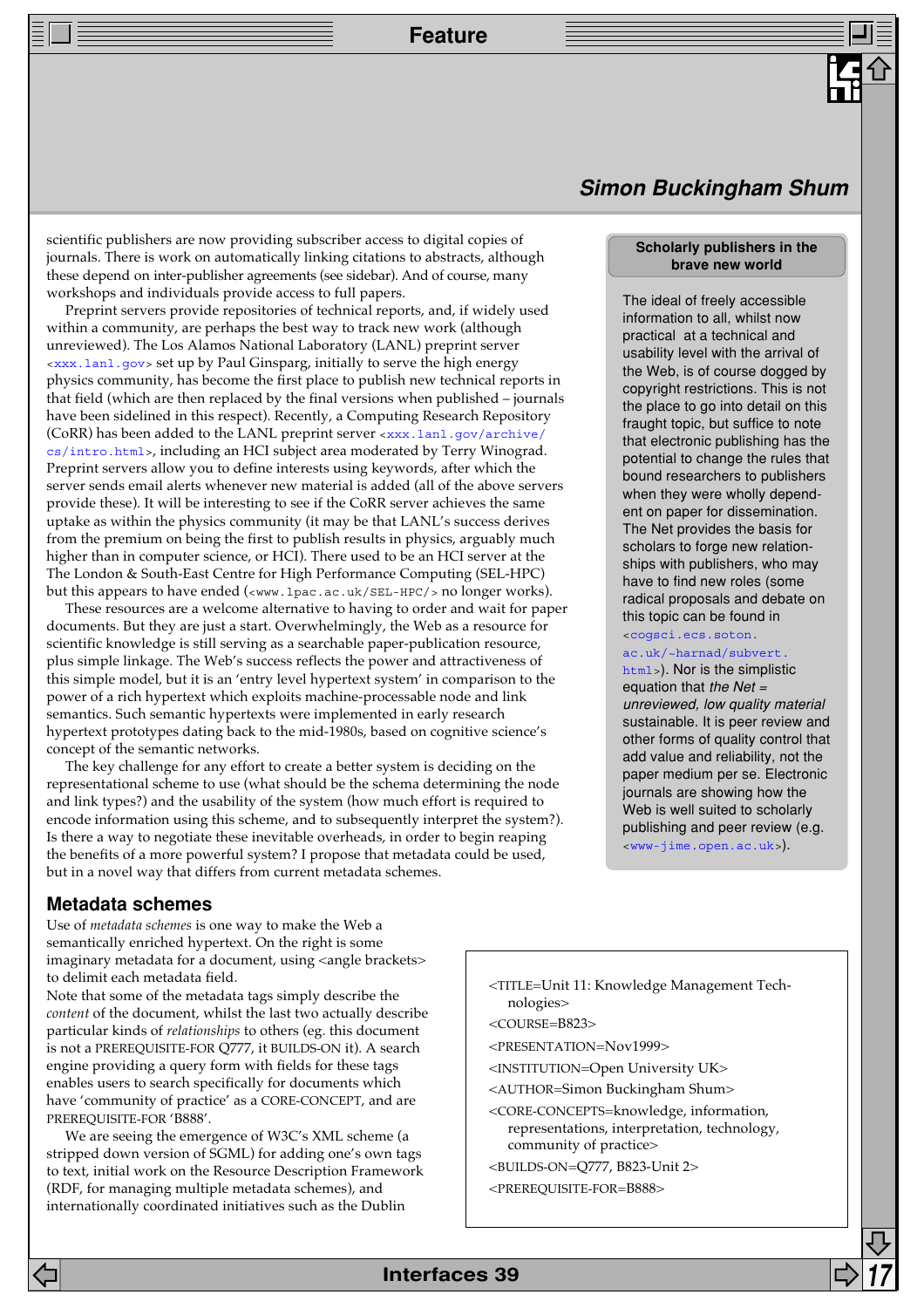## **Evolving the Web for Scientific Knowledge**

Core metadata scheme, which provides a basis for communities to use or, if desired, specialise their general scheme [<purl.oclc.org/metadata/dublin\\_core>](http://purl.oclc.org/metadata/dublin_core/). Coupled with toolkits such as ROADS for structuring information gateways [<www.ukoln.ac.uk/roads>](http://www.ukoln.ac.uk/roads/), and protocols such as Z39.50 [<lcweb.loc.gov/z3950/agency>](http://lcweb.loc.gov/z3950/agency/) for distributed searching of servers, we have the emerging basis for more powerful infrastructures for content discovery.

Not surprisingly, given their interest in classification and their already large document repositories, the library and information sciences are leaders and early adopters of metadata. But other research fields are initiating consortiums for resource description, e.g. the Instructional Management System for online educational resources [<http://www.imsproject.com>](http://www.imsproject.com/).

## **Metadata focused on scientific relationships**

It is striking to note that in most metadata schemes, *relational* information (how does this document relate to others?) tends to be the poor cousin of *content* information (what's in this document?). This may be because much of the work to date has been driven by library/information scientists. However, *relationships* are critical for researchers, who invest a lot of energy in articulating and debating different claims about the significance of conceptual structures. Moreover, it is often precisely the issue of how to describe the status of a document or idea that is under debate in research – an approach that allows only one way to encode material will fail to meet the needs of a community which is constantly contesting claims.

A principle from hypertext research is to avoid loading *nodes* (e.g. web documents) with semantic information (e.g. metadata encoding), and focus instead on the *links*. That way, a given node remains 'neutral' on its own, but can be referred to in many different ways by different authors; it is its place in the network which determines its role and interpretation. It may be, therefore, that the generic *relation* field in a Web metadata scheme such as Dublin Core could provide the anchor that researchers need to specialise into a set reflecting the important relationships in their field.

A metadata scheme grounded in concepts and relationships for scholarly discourse would, for instance, provide a way to 'semantically tag' keywords and references. Consider, for example, how you choose keywords for your papers. They typically reflect many different conceptual relationships. Instead of an undifferentiated list, very different keywords such as 'Java' and 'Situated Cognition' could be tagged to indicate (to a software agent) that they refer to *software* and a *theory/framework*, respectively. Another example: both human and software agents would be interested to know that a citation to 'Smith, 1998' is not evidence of its reliability (the implicit interpretation of science citation indices), but that it is *problematising* the *method* used in that paper.

I therefore propose that a more tractable goal is a scheme which reflects *the WAY in which HCI research discourse*

*proceeds* as a discipline, focusing not on encoding the content of documents (other techniques exist for doing this automatically), but on the *scientific relationships between documents* that are hard, if not impossible, to infer automatically. Consider familiar relationships between papers in the literature such as *modifies, describes, supports, problematises.* These verbs are commonly used in conjunction with concepts such as *applied problem, theory/framework, software, evaluation, trends.* I suggest that these are relatively uncontentious and stable – they are how we think about documents and their inter-relationships.

A scheme based on accepted scientific relationships is less brittle than classification schemes which seek to reflect key subject matter in the field, but which require regular updating (cf. the ACM 1998 Computing Classification Scheme for keywords [<www.acm.org/class/1998>](http://www.acm.org/class/1998/)).

So, what might a scholarly metadata scheme – reflecting the *modes of discourse* common in HCI, not a master classification scheme – look like?

## **A possible HCI metadata scheme**

Consider the form on the right, which provides a way to construct common relationships between research documents – could you describe one of your publications using this scheme? It usually takes a little effort (perhaps productive) to distill the key contributions of a document, but informal testing has shown that most can be described using the constructs offered. Some examples follow:

## **Examples**

Given the building blocks of the above metadata scheme, here are some fragments of metadata description to show its application.

```
ANALYSES APPLIED-PROBLEM Air traffic controller
 cognitive overhead
REF: Smith, J. (1997) ATC Overload. Journal of ATC, 3 (4),
 100–150
USES/APPLIES THEORY/FRAMEWORK Situated Cognition,
 Activity Theory
DESCRIBES-NEW EVIDENCE use of video, undergraduate
 university physics, student ability
PROBLEMATISES SOFTWARE GOMS cognitive modelling
 tools
MODIFIES/EXTENDS LANGUAGE Knowledge Interchange
 Format (KIF)
CHARACTERISES/RECASTS TREND Electronic trading over
 the internet
REF:
REF:
REF:
CHALLENGES SCHOOL-OF-THOUGHT Postmodernism
REF:
REF:
REF:
SUPPORTS EVIDENCE multimedia, school chemistry
 teaching
```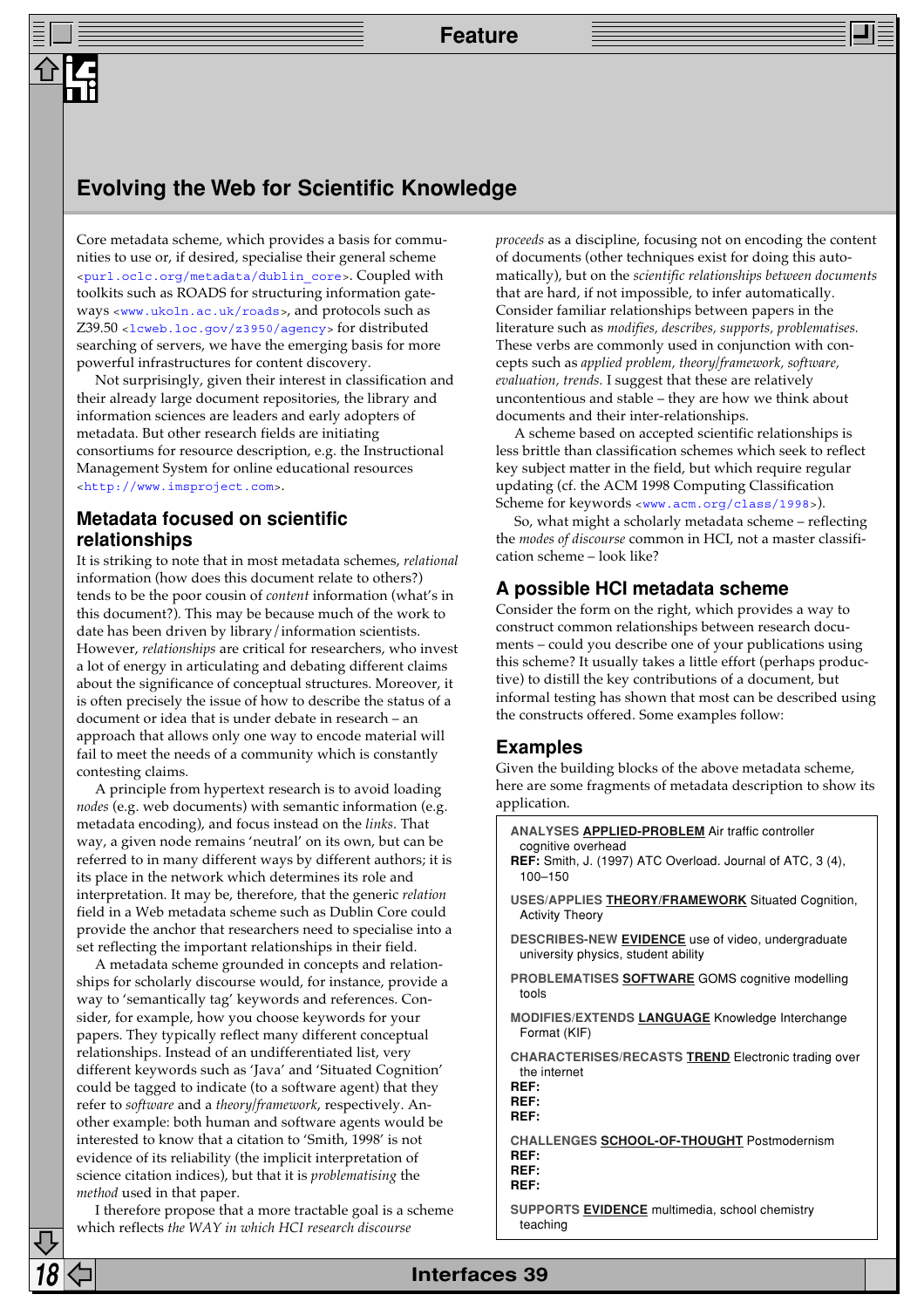## **Simon Buckingham Shum**

**TITLE: AUTHOR: CITATION: URL: ABSTRACT: KEYWORDS:**

#### **Key Contributions, and Relations to other work**

From the following table, copy and paste a **RELATION**, add a **CONCEPT**, a **Description** of the Concept, and any **References/URLs** for the Concept**.**

Repeat until you are satisfied that you have summarised the document's key content and relationships to the existing literature.

| <b>RELATION</b>                                                                                        | <b>CONCEPT</b>                             | <b>Description</b>                 | Reference/URL |  |
|--------------------------------------------------------------------------------------------------------|--------------------------------------------|------------------------------------|---------------|--|
| Most Relations pair meaningfully with most Concepts.<br>The next table summarises legitimate pairings. | Name/keywords<br>for the<br><b>CONCEPT</b> | $\ldots$ for the<br><b>CONCEPT</b> |               |  |
| <b>ANALYSES</b>                                                                                        | <b>APPLIED-PROBLEM</b>                     |                                    |               |  |
| <b>SOLVES</b>                                                                                          | <b>THEORETICAL-PROBLEM</b>                 | $\ddotsc$                          |               |  |
| <b>DESCRIBES-NEW</b>                                                                                   | <b>METHOD</b>                              |                                    | $\cdots$      |  |
| <b>USES/APPLIES</b>                                                                                    | <b>LANGUAGE</b>                            |                                    |               |  |
| <b>MODIFIES/EXTENDS</b>                                                                                | <b>SOFTWARE</b>                            |                                    |               |  |
| <b>CHARACTERISES/RECASTS</b>                                                                           | <b>EVIDENCE</b>                            |                                    |               |  |
| <b>EVALUATES</b>                                                                                       | <b>THEORY/FRAMEWORK</b>                    |                                    |               |  |
| or more specifically                                                                                   | <b>TREND</b>                               |                                    |               |  |
| <b>SUPPORTS</b>                                                                                        | SCHOOL-OF-THOUGHT                          |                                    |               |  |
| <b>PROBLEMATISES</b>                                                                                   |                                            |                                    |               |  |
| <b>CHALLENGES</b>                                                                                      |                                            |                                    |               |  |

Most of the Relations can be sensibly combined with any of the Concepts, but the table below shows nonsensical combinations (dark cells).

| <b>CONCEPT</b>                   | PROBLEM | <b>THEORY/</b><br><b>FRAMEWORK</b> | <b>LANGUAGE</b> | <b>SOFTWARE</b> | <b>METHOD</b> | <b>EVIDENCE</b> | <b>TREND</b> | SCHOOL-OF-<br><b>THOUGHT</b> |
|----------------------------------|---------|------------------------------------|-----------------|-----------------|---------------|-----------------|--------------|------------------------------|
| <b>RELATION:</b>                 |         |                                    |                 |                 |               |                 |              |                              |
| ANALYSES                         |         |                                    |                 |                 |               |                 |              |                              |
| <b>SOLVES</b>                    |         |                                    |                 |                 |               |                 |              |                              |
| DESCRIBES-NEW                    |         |                                    |                 |                 |               |                 |              |                              |
| USES/APPLIES                     |         |                                    |                 |                 |               |                 |              |                              |
| MODIFIES/EXTENDS                 |         |                                    |                 |                 |               |                 |              |                              |
| CHARACTERISES/<br><b>RECASTS</b> |         |                                    |                 |                 |               |                 |              |                              |
| <b>EVALUATES</b>                 |         |                                    |                 |                 |               |                 |              |                              |
|                                  |         |                                    |                 |                 |               |                 |              |                              |
|                                  |         |                                    |                 |                 |               |                 |              |                              |
|                                  |         |                                    |                 |                 |               |                 |              |                              |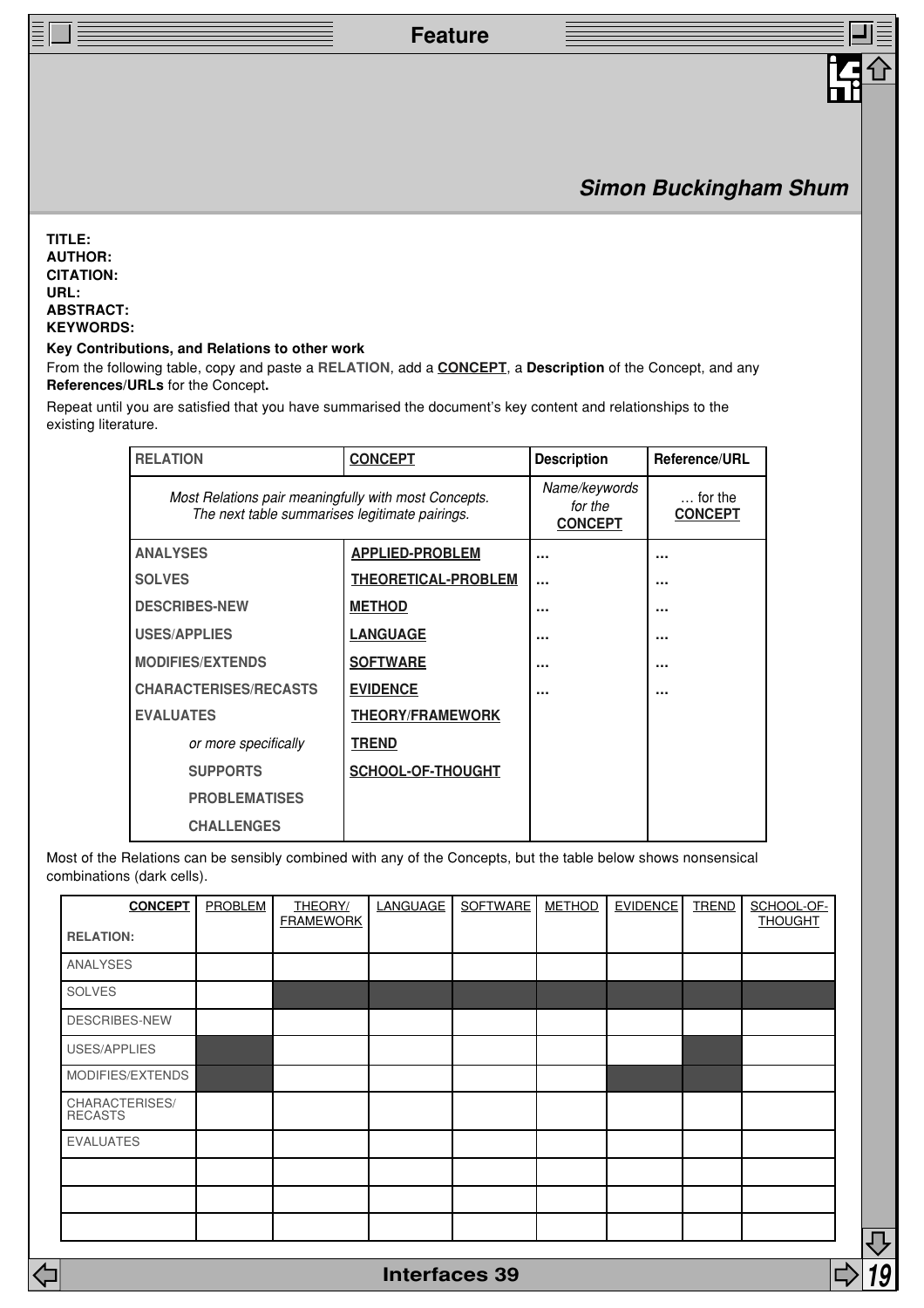## **Evolving the Web for Scientific Knowledge**

Such fragments can be built into more complex structures. Returning to our earlier question about schools of thought, we might define a 'structural signature' in the document web which we would find interesting. We could therefore define and search for patterns in the literature (of encoded documents) which suggested the emergence of distinctive perspectives through a structural signature (perhaps graphically constructed) expressing the following: a 'school of thought' is a perspective, in contrast to at least one other, on a common phenomenon. A perspective can be recognised by the common **THEORY/FRAMEWORKS** on which a group of researchers draws (size=N?), the associated **METHODS** and **LANGUAGES** which they deploy, and the body of **EVIDENCE** that they mutually support. Conversely, the set of **THEORY/FRAMEWORKS**, **METHODS**, **LANGUAGES** and **EVIDENCE** that they collectively **CHAL-LENGE** or **PROBLEMATISE** may represent a different perspective.

Within HCI, we might recognise several examples of perspectives that seem to fall into distinctive 'camps', building as they do on very different conceptual foundations. Consider ethnographic/sociological approaches as opposed to information processing approaches to studying the workplace. Or situated cognition and learning 'versus' symbolic AI perspectives on interaction. Or discount usability as opposed to cognitive modelling techniques. In summary, a school of thought may be declared by someone as shorthand in their description of their document, but such phenomena might also be detected as an emergent pattern within the literature.

## **Making it work: technical and social processes**

As the Olde Englishe proverb goes, 'a metadata scheme alone doth not a knowledge web make' – even if it does provide a successful lingua franca. There's no denying that many issues remain, which we are currently seeking resources to investigate. Interesting challenges that would quickly emerge if this initiative took off include:

> **User interfaces:** for assisting in the construction of hypertext and metadata-based queries, interest profiles and agents, and the display of search results involving potentially large document sets and complex inter-relationships.

> **Managing terminological variations:** the subtleties of language are important to researchers in expressing their ideas so the *relational types* in the metadata scheme need to be acceptable and document *content* indexing needs to cope with terminological variations. 'Bottom-up' information analysis techniques for analysing text corpuses (such as latent semantic indexing), and thesauri for synonym matching need to be used in

synergy with 'top-down' metadata (which provides the valuable relational knowledge of researchers).

**Supporting emergent structures:** a particular claim, or a network of ideas, may be asserted by one author, but what do others say? Mechanisms need to be worked out to enable detection of structural patterns that are widely subscribed to, and which therefore may be more credible than a 'lone voice' (e.g. a theory/framework which provides the motivation for subsequent work; a software system or design method that is widely used and extended). Authority naturally rests with more established researchers, so one would expect a facility to define filters and interest profiles which prioritise perspectives from particular people, research groups or institutions.

A lesson and guiding principle from the HCI Bibliography project is that any large scale, community-centred initiative must be realisable through a *little effort* from a *lot of people.* In scientific research, it is the *authors* who have the interest in maintaining the 'electronic visibility' of their work, to ensure accessibility and, hopefully, impact on the field. If individual HCI researchers take responsibility for enriching the descriptions of their own publications – the key content, and its linkage to other work – then a spectrum of new possibilities opens up, and we have an answer to the challenge of encoding documents. It is realistic to envisage connecting to a web server, completing a form based on a metadata scheme, and submitting it to the repository, which is mirrored around the world. Again, this is already standard practice in certain communities.

#### **Invitation to participate in a pilot study**

We can dream about the possibilities, but the first step is to pilot a metadata scheme to describe HCI publications, seeking the right balance of simplicity and expressiveness.

I therefore invite you to 'beta test' the above metadata scheme by using it to describe just one or two of your own HCI publications (initial design iterations have already been done). Please send me your form(s) and your feedback. The forms will undergo a preliminary analysis to assess the scheme's usability and the potential power of the information it generates. The more participants we have, the larger our testbed dataset for testing serverside tools and demonstration services such as alerting and visualisations (cf. interesting work by Chaomei Chen who has automatically generated VRML maps of ACM CHI and Hypertext proceedings <[www.brunel.ac.uk/~cssrccc2>](http://www.brunel.ac.uk/~cssrccc2/)). We hope to combine such techniques with the approach described here, starting with the metadata from the pilot study.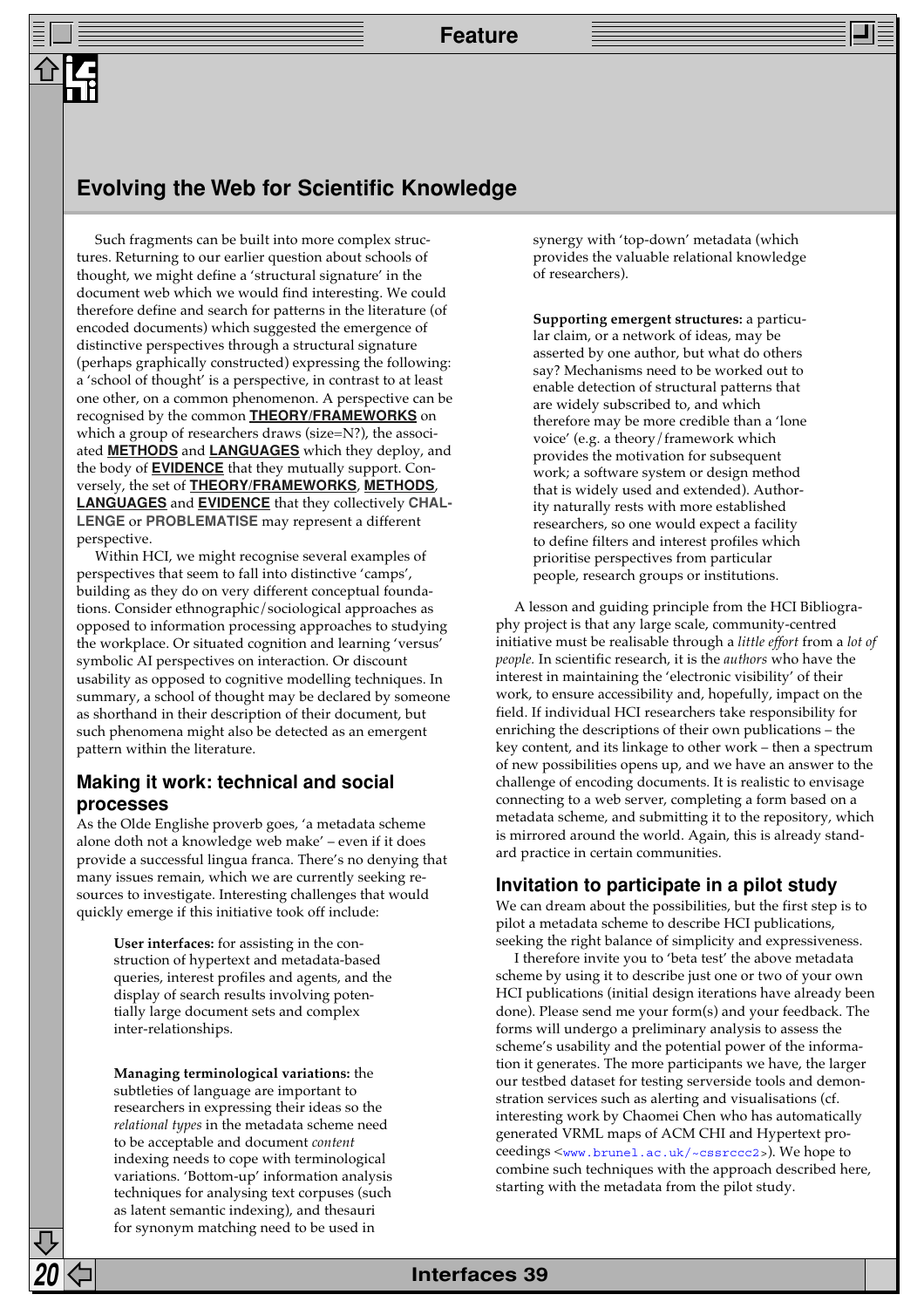This article, the metadata form and example metadata descriptions for a couple of HCI publications are on the *HCI Knowledge Web* pilot site at:

#### [kmi.open.ac.uk/sbs/hciweb/pilot.html](http://kmi.open.ac.uk/sbs/hciweb/pilot.html)

From there, download the form as an RTF or HTML document and import into your wordprocessor:

> kmi.open.ac.uk/sbs/hciweb/HCI-Pilot-Metadata.rtf

> kmi.open.ac.uk/sbs/hciweb/HCI-Pilot-Metadata.html

Predicting the Web's evolution is a tricky business. But there's one thing we can be sure about: no-one will – or *can* – do it for the HCI community, but the HCI community.

#### Simon Buckingham Shum **Knowledge Media Institute, Open University, Milton Keynes, MK7 6AA, UK Email: S.Buckingham.Shum@open.ac.uk WWW: kmi.open.ac.uk/sbs**

#### **My Thesis** … continued from page 10

learning new skills and adopting different lifestyles. Interacting with computers requires new skills and a suspension of previously held beliefs. Perhaps I am being too enthusiastic (or naïve), but I see increased potential for HCI research from what Hammersley (1997) refers to as 'methodological eclecticism' and approaches which become (more) social (Carroll 1996).

#### **References**

- Carroll, J. M. (1996). Becoming social: expanding scenario-based approaches in HCI. *Behaviour & Information Technology*, **15**:4, 266–275.
- Gagne, R. M.(1985). *The conditions of learning*, 4th edition. New York: Holt, Rinehart & Winston.
- Hammersley, M. (1997). The relationship between qualitative and quantitative research: paradigm loyalty versus methodological eclecticism. In *Handbook of qualitative research methods*, J. T. E. Richardson (ed.). Leicester: The British Psychological Society.
- Preece, J. and P. Keller (1990). *Human-Computer Interaction*. Open University Press.
- Strauss, A. and J. Corbin (1990). *Basics of qualitative research. Grounded theory procedures and techniques*. London: Sage Publications.
- Lazonder, A. W. and H. van der Meij (1995). Error-information in tutorial documentation: supporting users' errors to facilitate initial skill learning. *International Jnl of Human-Computer Studies*, **42**, 185–206.
- Ramsay, J., H-J. Popp, B. Thull and G. Rau (1997). The evaluation of an information system for intensive care. *Behaviour & Information Technology*, **16**:1, 17–24.
- Downes, S. (1987). Human-computer interaction: a critical synthesis. *Social Epistemology*, **1**:1, 27–36.
- Allwood, C. M. and T. Kalen (1997). Evaluating and Improving the usability of a user manual. *Behaviour & Information Technology*, **16**:1, 43–57



#### Workshop Aims

The aim of this workshop is to gather experience of designing, using and evaluating models of workspaces for collaboration – in particular, the ability of these models to support users' differing and changing needs. The workshop will consist of talks by and discussion with invited speakers, and debate and discussion about the issues raised.

#### Workshop Topics

The following list gives an outline of topics on the theme of

- adaptable workspace models, and is not intended to be exhaustive: - Surveys, characterisations and critical appraisal of existing workspace models, including their modes of adaptation and
- configuration for different groups and tasks Requirements studies: task requirements, group requirements
- Identifying design features and dimensions
- Relationships to theories of work-group dynamics and social
- theories Case studies and evaluations
- User interface design
- Format and Attendance

The workshop will consist of talks by invited speakers (to be confirmed), and debates and discussion based on topics drawn from the submitted position papers. Full details will appear on the workshop WWW page: http://www.dcs.qmw.ac.uk/research/ distrib/Mushroom/workshop/

The workshop will be limited to 50 attendees, and participation is by invitation only. Those interested in attending should submit a position paper of up to four pages, giving an outline of ideas that will stimulate debate and discussion on the workshop topic. Publication will be sought if there are enough high quality position papers, and if the selected authors are willing to expand them into full papers.

#### Important Dates

Position papers due 7th January 1999<br>Notification of acceptance 11th February 1999 Notification of acceptance 11th February 19<br>Registration deadline 12th March 1999 Registration deadline<br>Workshop

12 April 1999

#### Registration and further information

Registration details will appear on the workshop web page. Contact: Tim Kindberg <timk@dcs.qmw.ac.uk>

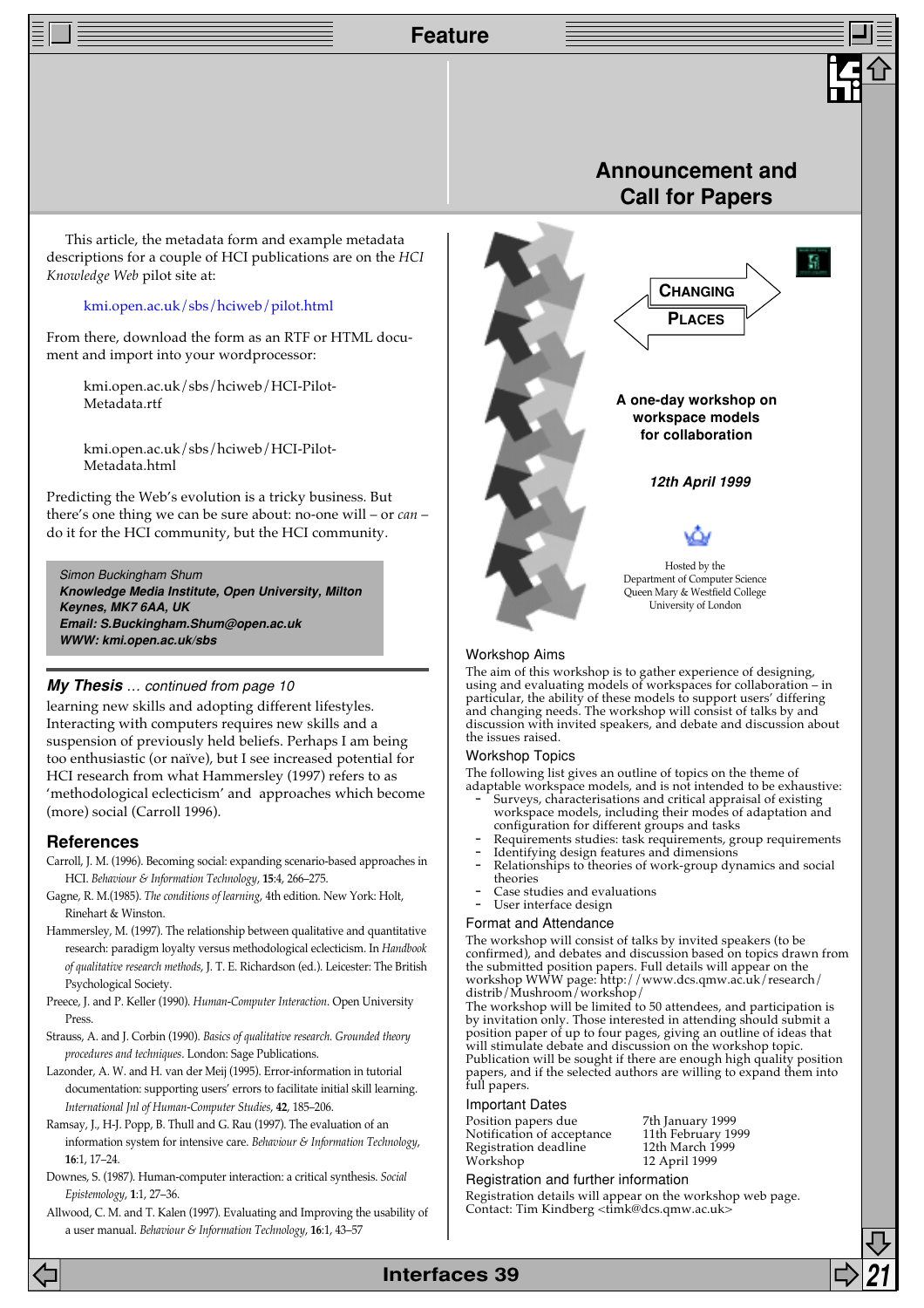## The Active Web

## Part II

This is the second part of a two part article. In Interfaces 38 we looked at the issues affecting the choice of an appropriate web technology and at the use of basic animation and media. In this part we'll examine several scenarios for adding interactive elements to web pages and for generating and updating web pages from databases.

**keywords:** world-wide web, interaction, design, HCI, CSCW, Java, JavaScript, JDBC, CGI, servlets

#### **Where we got to last time**

In Part I of this article we briefly considered the plethora of technologies available now on the web and some of the critical issues for active web design. From the external, user's viewpoint we need to ask *what* is changing: media, presentation or actual data; by *whom*: by the computer automatically , by the author, by the end-user or by another user; and *how often*, the *pace* of change: seconds, days or months? From a technical standpoint we need to know w*here* 'computation' is happening: in the user's webbrowsing client, in the server, in some other machine or in the human system surrounding it. The 'what happens where' question is the heart of architectural design. It has a major impact on the pace of interaction, both fe*edback*, how fast users see the effects of their own actions, and *feedthrough*, how fast they see the effects of others' actions. Also, where computation happens influences where data has to be moved to with corresponding effects on download times and on the security of the data.



#### **Animated gif or movie**

In the first part we looked at the simplest form of active web page, those with movies, animated gifs or streaming video. These are simplest, not in the sense that no effort is required – a short video clip may require many days of production effort – but in the sense that they have least user interaction. In this part we'll look at more complex forms of interaction. First, where the actual content is fixed, but the user can change the form of presentation, secondly at the generation of pages from database content, and finally at the update of database information through the web.

Although the last of these could be considered 'collaborative' at a fairly minimal level, putting real CSCW applications on the web adds an extra level of complexity. I don't have space to cover this here, but if you are interested see the proceedings of the 1996 ERCIM workshop on "*CSCW and the Web*", last year's CSCW Journal special issue on the subject (reprinted as a Kluwer book) and my own pages on web architecture [2, 1, 4]

#### **Fixed content – local interaction and changing views**

Probably the most hyped aspect of the web in recent years has been Java. In fact, Java can be used to write server-end software and platform-independent standalone programs (not to mention the embedded systems for which it was originally designed!), but the aspect that most people think of is Java applets.

In fact, applets are just one of the techniques that can be added to give client-end interaction (and about the least well integrated into the rest of the page). The most common alternatives are JavaScript and VBScript (which are also the power behind Dynamic HTML), but vendor-specific solutions such as Shockwave are also heavily used, and in research systems client-end Tcl/Tk plug-ins are available [7]. These techniques share the characteristic that they are downloaded to the user's own machine and thereafter all interaction happens on the PC, not across the network (with caveats – see below).



#### **Java applet or JavaScript running locally**

The simplest use of this is to add interaction widgets such as roll-over buttons (usually using JavaScript). More complex pages may add the equivalent of an interactive application on the page. For examples, see my own pages on coin-tossing experiments [12], which use JavaScript to emulate real and biased coins, and also my pages on interactive stacking histograms [13], which use a Java applet. See Sun's own sites for many more examples. The addition of DHTML gives even more opportunities for dynamic pages where parts of the page can move, change size, or change content all without any interaction with the web-server.

Notice how this local interaction confuses the static model of the web. What should happen when you go back to a previously visited page, or reload it? Do you get the original state or the last state of your interaction? What happens if you launch a second window on the same page? The actual behaviour tends to be browser specific and not always what you would expect! In particular, some browsers do not re-initialise applets on a reload and so if you edit the applet's parameters and then reload you may not see the effects of your changes. More of a problem for web developers than end-users, but very confusing.

Some user-driven interaction can be accommodated at the client-end, but not all. Consider search engines. It would be foolish to download several megabytes of information so that a Java applet can search it locally! Instead all common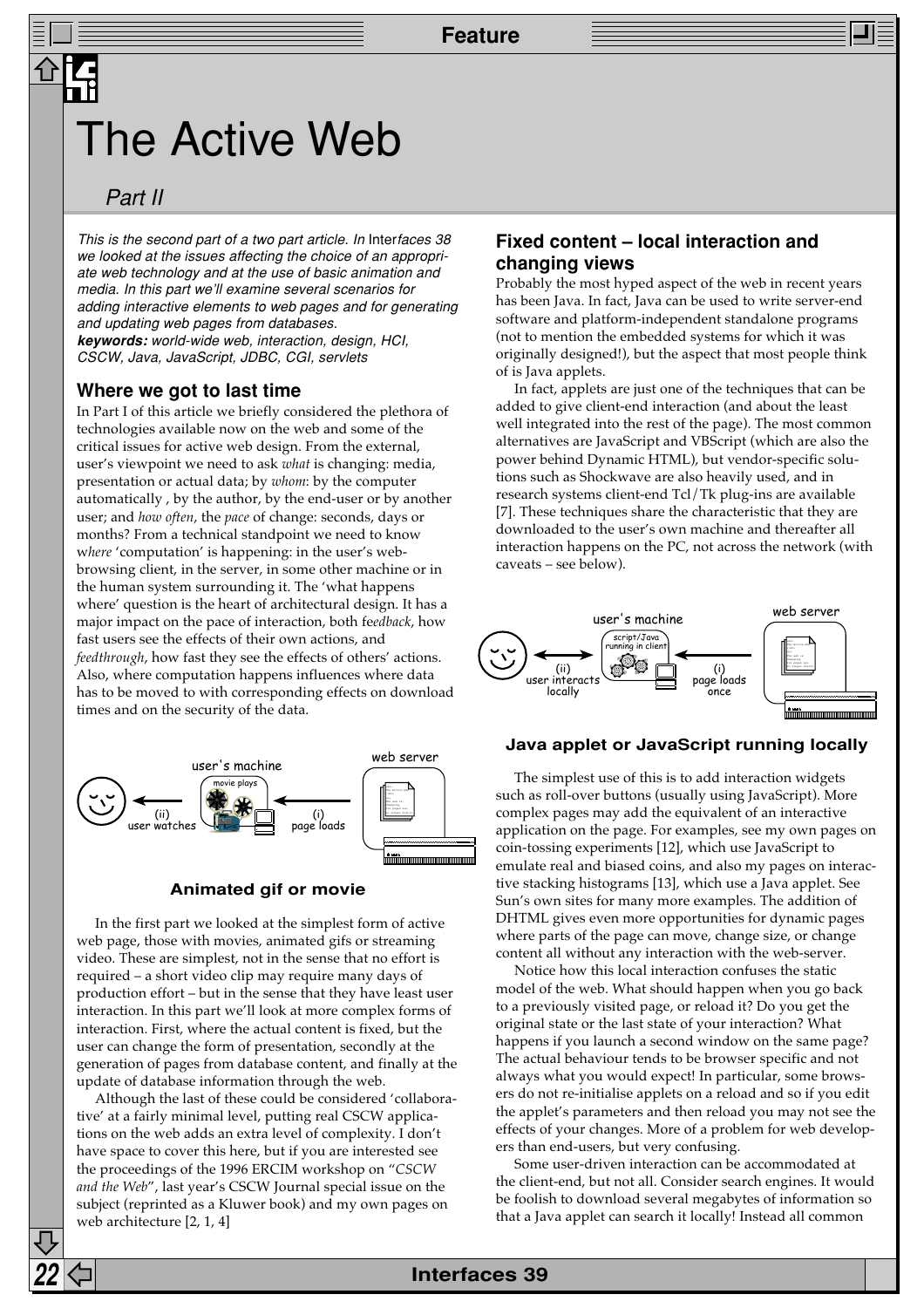## **Alan Dix**

web search pages work by submitting forms to the server where CGI programs perform the searches and return results. An additional reason for this approach is that most browsers support forms, but many still do not support Java or scripting in a consistent manner. The search engine for our *Human–Computer Interaction* textbook web pages works in this way. The user's keywords are submitted to the server using an HTML form, compared against pre-prepared indexes at the server, and all matching paragraphs in the book are returned [10]. This also reminds us of another reason for not downloading all the text to the user's machine: security – we don't want to distribute the full electronic text for free!



#### **HCI book search [10]**

Notice that, in all the above, the underlying content does not change, the variable factor is the user's input. The computation (working out what to show) needs both the data supplied by the web author (pages, databases, indexes, etc.) and the user's input. The result must end up on the user's screen. Either the data must come to the user's machine (as in my dancing histograms where the histogram data is in applet parameters), or the user's input must go to the server (as with the search). We can see from the examples that the choice between these depends on the required pace of interaction, the size of the dataset required, security and available technology.

#### **Automatic generation**

It was evident in the earliest days of the web that a key problem for the future would be maintenance. In the first rush of enthusiasm individuals and organisations produced extensive and fascinating sites built largely of hand-crafted HTML. Not surprisingly, vast areas of the web are not just static but in perpetual stasis. Web surfing sometimes seems not so much a water-sport, but an exercise in archaeology.

From the beginning it was clear that web sites would eventually need to be created from databases of content combined with some form of template or layout description. However, at that stage there were no tools available and those who saw the database future used a variety of ad hoc methods. Some of my own earliest web material was automatically created from HyperCard stacks or tagged text files and I have supervised projects generating pages using Access, Visual Basic and C. Indeed, these ad hoc approaches are still more flexible and often easier than the vendorspecific solutions.

Happily there are now a (sometimes bewildering) array of products for automating web production from existing

and bespoke databases. These include vendor-specific products such as Oracle Web Server, Domino (for publishing Lotus Notes), Cold Fusion and Microsoft's Visual Interdev/ASP; and also more general techniques such as using SQL, ODBC or JDBC to access databases from CGI scripts or even from running Java applets.

There are many advantages of database-generated web sites. They make use of existing data sources. They guarantee consistency of different views of the data within the site and between the site and the corporate data. They allow easy generation of tables of contents, indices, and inter-page links. They separate content and layout. Of course, this separation of content and presentation has been an issue in user-interface architecture for many years, being the driving force behind the Seeheim model, MVC, PAC and the Arch– Slinky model [6, 5, 3, 9]. It is also an issue the web community is embracing with the development of CSS and XML.



#### **Java applet accesses database using JDBC**

Probably the most high-tech way to get database content on the web is to access a database directly from a running applet. The interface can then have any look-and-feel that can be programmed in Java and can allow very rapid interaction with the user. The Java applet can establish an Internet connection back to the web-server to access data files using HTTP (as if they were web pages), can connect to a bespoke server (e.g. for chat-type applications) or can use the standard database access methods in JDBC. Using JDBC the applet can issue complex SQL queries back to the database meaning that some of the most complicated work happens there.

In all cases, the Java security model built into most web browsers means that the applet can only connect back to the machine from which it came. This means that the database server must run on the same machine as the web-server. Think about this. The most insecure part of any system is usually the web-server, both because it is easy to leave loopholes in the many file access permissions and also because it often sits outside the most secure part of a corporate firewall.

The more common solution is where the user uses a web forms interface (or special URL) and then a CGI script runs at the server end accessing the database. The CGI script generates a web page which is then returned to the user. Some of the vendor-specific solutions use essentially this approach but bypass the web-server/CGI step by having their own special web-server which accesses the database

**Interfaces 39 23**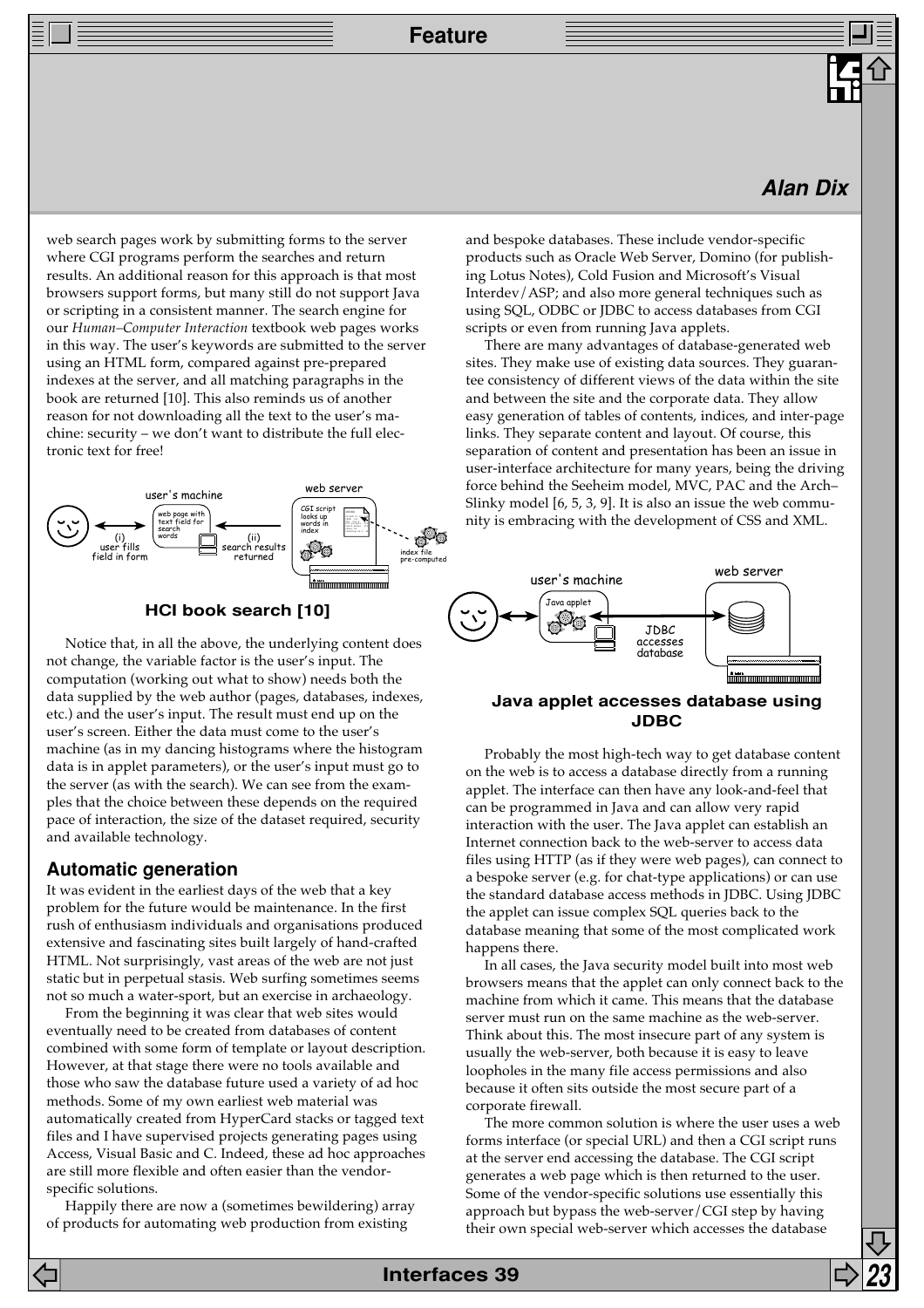

#### **CGI script accesses database**

directly using their own scripting language or templates. Similar effects can be obtained using other server technology, such as Microsoft's ASP, Java servlets, and some forms of server-side includes.

The user interface of such systems is limited to standard HTML features. This is a limitation, but is at least consistent and means that they will work with virtually any browser. Java applets can offer more rapid surface interaction, but both have to wait for the actual data to move between server and client. Of course, the pages generated by a CGI script can themselves contain JavaScript or Java applets for local interaction, so the difference between the two solutions is not so radical as first appears.

From a security angle the database accessed from the CGI script can run on a separate machine (using standard database remote access methods or even a Java/JDBC CGI program), thus making the system more secure. However, the database cannot be entirely secure – if the web-server machine is compromised the CGI scripts can be altered to corrupt or modify the database! The special vendor-specific web-servers are probably more secure as they don't require a standard web-server to be running.



#### **Batch pre-generation of web pages**

Finally, we have what at first sight appears to be the lowtech solution, the generation of pages off-line from a database. My own early HyperCard solutions were of this form as is HyperAT (8).

This is certainly the simplest solution as it separates out the task of page generation from that of page delivery. Pages can be generated using many standard database packages including PC-based databases such as Access, or Hyper-Card, or using programs accessing a database such as Visual Basic, Java or C. These can run on a central computer, or on your own PC. The generating program simply produces a set of HTML pages on your own disk which can be checked locally and then copied onto the web-server using ftp or shared network disks. Many people think that this will be difficult, but in fact it is remarkably easy as you can use the tools you are used to – if you can create a text file you can

create HTML. In fact, the snippet of Visual Basic below is a fully functioning HTML generator!

```
Set db = openDatabase("C:\test.mdb");
sql = "select Name, Address from Personnel;"
Set query = db.OpenRecordset(sql)
Open "out.html" For Output As #1
Print #1, "<h1>Address List</h1>"
query.MoveFirst
While Not query.EOF
 Print #1, "<p>" & query("Name") & " "&
                     query("Address")
  query.MoveNext
Wend
Close #1
query.Close
```
#### **Visual Basic code to generate a web page**

As well as the ease of programming, the off-line generation of web pages means that there is no need for an on-line connection between the web-server and the database, so a breach in the security of the web-server doesn't compromise your database. In addition, it may mean that the web-server can be configured without CGI scripting enabled at all, which considerably increases its security. Another benefit is that even with *very* high hit rates the database engines are not overloaded, which results in better performance.

The downside is that you can only show the indices and pages that you can pre-compute. So, you could use a product database to produce a pro-forma page for each stock item, as well as alphabetic and categorised lists, but could not produce a special list based on a user's own search criteria.

As you can probably tell, this low-tech solution is my favoured one in many circumstances – whenever the pace of change is low (e.g. overnight or periodic updates acceptable), the volume of data not too large and no on-line searching is required. Even when some of these conditions don't hold it is possible to use the general approach. For example, searching can often be arranged by having a much cut-down database or index on the web-server with most pages pre-computed. Similarly, on our Intranet in the School of Computing at Staffordshire, we have timetables organised by module, year group, and member of staff, all drawn from a central Oracle database. Whenever the timetable database is updated (via a non-web-based Oracle form) the affected pages are automatically regenerated and filetransferred to the web-server. This means that the timetables are constantly up-to-date, but that the Oracle database is totally secure.

#### **Dynamic content**

The above mechanisms manage the feedthrough when the database is updated by some non-web means. Perhaps the

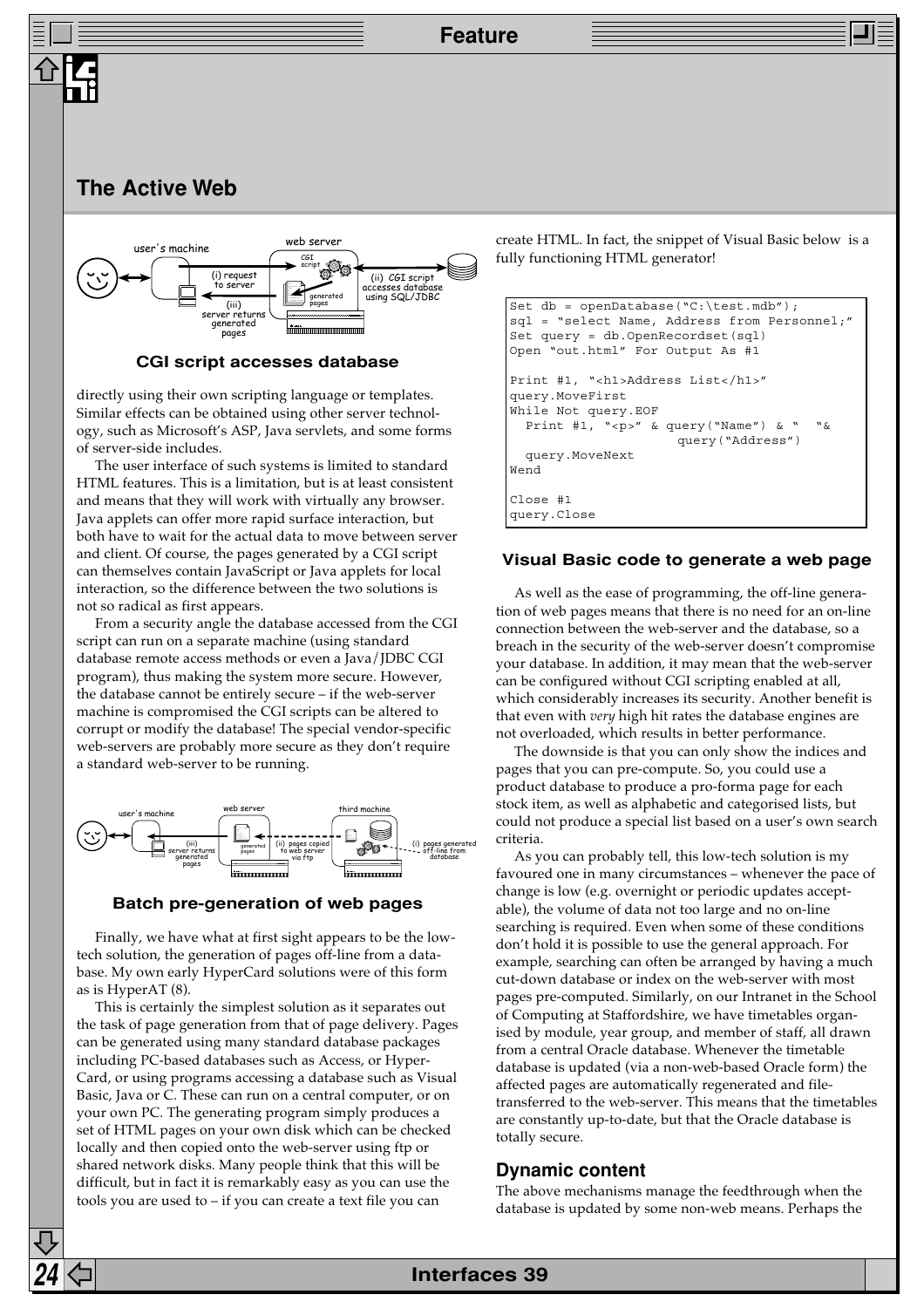## **Alan Dix**

most 'active' web pages are those where the content of the pages reacts to and is updateable by web users.

If pages are generated from database content using either the Java-applet/JDBC method or the CGI method, the same mechanisms can as easily be used to update as to access the database. The feedback of changes to the user is thus effectively instantaneous – you check for seat availability on the theatre web page, select a seat, enter your credit card details and not only is the seat booked, but you can see it change from free to booked on the web page.

If instead we consider an estate agent's web page, with houses for sale and potential buyers, the situation is rather different. The pace of change is slow, house purchases take place over days, weeks and months. A solution which automatically marked a house as sold would neither be necessary nor desirable! In this case a socio-technical solution using low-tech database generation would likely be sufficient. The web page can have contact telephone number, email address or message form. These (as well as non-web-based queries) come to the estate agent who then makes the decision as to when to mark the house 'sold'. There is a continuous loop between web user and database, but it involves human as well as automatic processes.

The new British HCI Group consultancy and HCI course web pages [11] are slightly more automated, but embody a similar socio-technical style of solution. Web users can fill out a form with details of their courses or consultancy services. This form is processed by a CGI script which generates an HTML page describing the course/service, but does *not* automatically link this in to the listing pages. Instead, a copy of the details is sent to moderators for the pages who when they are satisfied inform the web administrator who adds the link.

#### **Are you interested?**

Are you working on active web technology either as a researcher or practitioner? If so you may be interested in a workshop on "The Active Web" to be held on 20th January 1999. You can register on the web at:

```
http://www.visualize.uk.com/
  conf/activeweb/registration/
```
#### **Acknowledgements**

Thanks to Dave Clarke for his helpful comments.

## **Bibliography**

Web research and comment:

- 1. Bentley, R., U. Busbach, D. Kerr and K. Sikkel, eds (1997). *Groupware and the World Wide Web*, Kluwer, Dordrecht. (reprinted from C*omputer– Supported Cooperative Work: The Journal of Collaborative Computing* (**6)**) [http://www.wkap.nl/book.htm/0-7923-4534-7](http://www.wkap.nl/book.htm/0-7923-4534-7/)
- 2. Busbach, U., D. Kerr and K. Sikkel, eds (1996). *CSCW and the Web - Proceedings of the 5th ERCIM/W4G Workshop. Arbeitspapiere der GMD 984,*. GMD/FIT, Sankt Augustin, Germany. [http://orgwis.gmd.de/projects/](http://orgwis.gmd.de/projects/W4G/) W4G/proceedings/
- 3. Coutaz, J. (1987). PAC, An Object Oriented Model For Dialog Design. In

Human-Computer Interaction - INTERACT '87, H.J. Bullinger and B. Shackel (eds), 431–436.

- 4. Dix, A. (1998) Web Architecture (research topics page). http:// [www.hiraeth.com/alan/topics/webarch/](http://www.hcibook.com/alan/topics/webarch/)
- 5. Lewis (1995). *The Art and Science of Smalltalk*. Prentice Hall.
- 6. Pfaff, G. and P.J.W. Hagen, eds (1985). *Seeheim Workshop on User Interface Management Systems*. Berlin: Springer-Verlag.
- 7. Reiff, F. (1998). *Migrating from Character-based Interfaces to Web-based Interfaces*. Computing Department, Lancaster University. http:// [www.comp.lancs.ac.uk/computing/research/cseg/projects/Intranet/](http://www.comp.lancs.ac.uk/computing/research/cseg/projects/Intranet/FormstoWeb.pdf) FormstoWeb.pdf
- 8. Theng, Y. L. and H. Thimbleby (1998). Practical Authoring Tools for Web Authoring. *Interfaces,* **38** (Summer 1998): 8–10
- 9. UIMS (1992). The UIMS tool developers workshop: A metamodel for the runtime architecture of an interactive system. In SIGCHI Bulletin, 24(1), 32–37

10. van Welie, M. and A. Eliëns (1996). Chatting on the Web. in [2], 73–80. Web examples:

- 11. British HCI Group course and consultancy pages (CGI update): <http://www.hiraeth.com/hci-group/courses/> [http://www.hiraeth.com/hci-group/consult.html](http://www.visualize.uk.com/bcshci/conslist/)
- 12. coin tossing (JavaScript): <http://www.hiraeth.com/alan/tutorials/stats/coinrace.html>
- 13. dancing histograms (Java): <http://www.hiraeth.com/alan/topics/vis/hist.html>
- 14. free-text search pages for *Human–Computer Interaction 2e*, Dix, Finlay Abowd and Beale, Prentice Hall, 1998 (CGI search): <http://www.hiraeth.com/books/hci/search.html>
- 15. School of Computing and Mathematics, University of Huddersfield, Short Course Programme (batch HyperCard generation) <http://www.hud.ac.uk/schools/comp+maths/short-courses/>
- 16. School of Computing Science, Middlesex University, StyleGeezer, <http://www.rsa.org.uk/>

Web books I use myself. Lots of O'Reilly titles as they are written assuming a technically competent reader, and normally give a clear and concise treatment.

- Flanagan, D. (1997). *Java in a Nutshell 2nd Edition (Java 1.1)*. Sebastopol: O'Reilly & Associates.
- Flanagan, D. (1997). *Java*S*cript: The Definitive Guide (2nd edition)*. Sebastopol: O'Reilly & Associates.
- Gundavaram, S. (1996). *CGI Programming*. Sebastopol: O'Reilly & Associates.
- Lemay, L., K. Murdock and J. Couch (1996). *3D Graphics and VRML 2*. Indianapolis: Sams.net.
- Powers, S. (1998). *Dynamic HTML*. Foster City, CA: IDG Books.
- Schwartz, R. L. (1993). *Learning Perl*. Sebastopol: O'Reilly & Associates. See also the Part I bibliography and the web version of this article which has active links to technology, examples and a mini-glossary:

[<http://www.hiraeth.com/alan/papers/ActiveWeb/>](http://www.hiraeth.com/alan/papers/ActiveWeb/)

#### Alan Dix

**aQtive limited, Birmingham Research Park Vincent Drive, Birmingham, B15 2SQ; School of Computing, Staffordshire University PO Box 334, Beaconside, Stafford, ST18 0DG email: alan@hiraeth.com**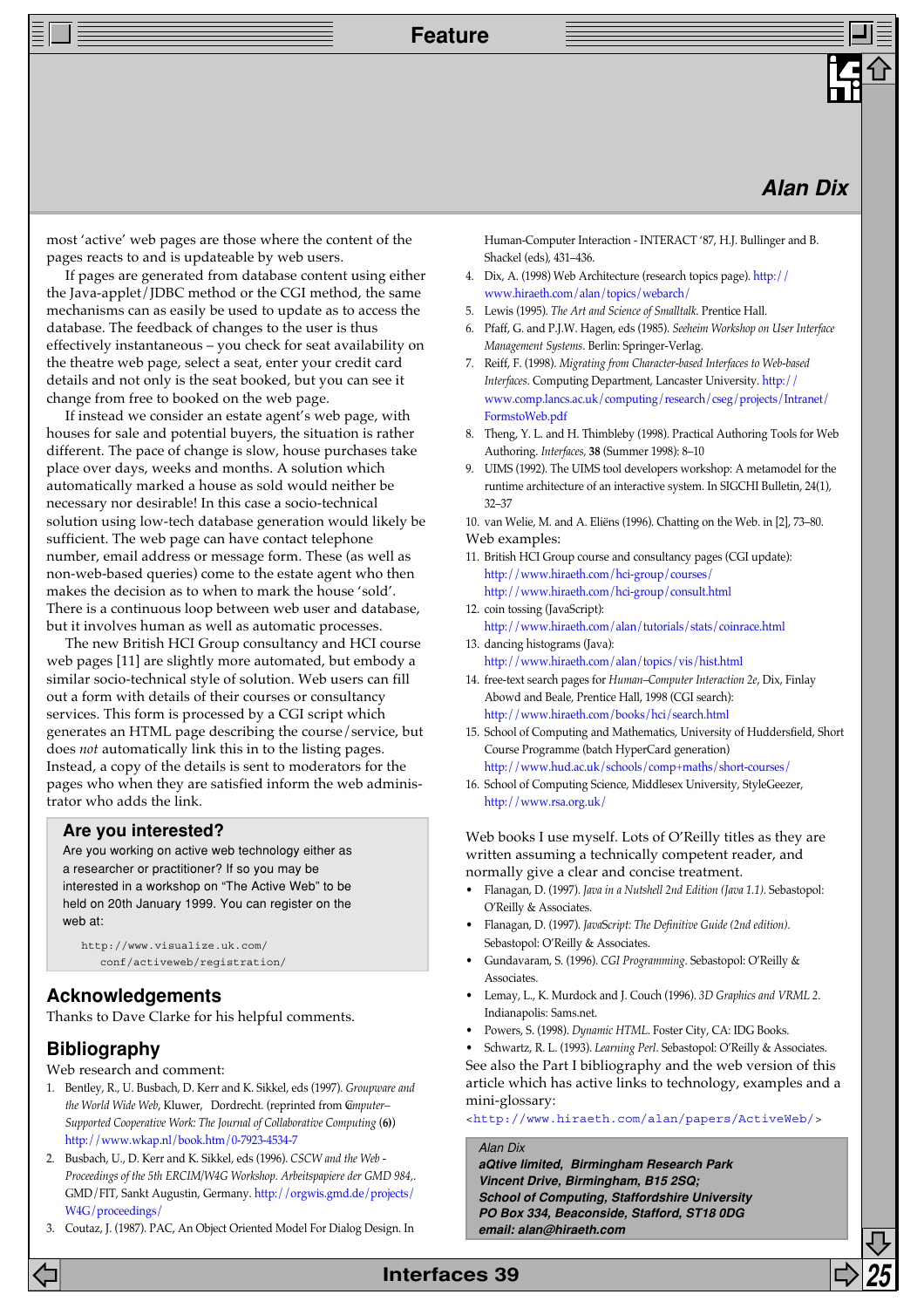## **The Politics of Usability A Practical Guide to Designing Usable Systems in Industry** Lesley Trenner and Joanna Bawa

The Politics of Usability A Practical Guide to Designing Usable Systems in Industry Lesley Trenner and Joanna Bawa Springer, BCS Practitioner Series, 1998 194 + xxii pp. ISBN: 3-540-76181-0. £29.50.

Reviewed by Dave Clarke, Visualize Software Ltd and Stella Mills, CGCHE

For many years, researchers have been studying HCI (Human-Computer Interaction) as a discipline in its own right, and as a result many new useful theories, methods and techniques have been proposed. These have been well documented in the past, and there is certainly no shortfall of texts on the subject, discussing in detail how these approaches work and the benefits that can be gained from using them. Although there is little doubt that using such techniques results in more usable systems, the problems often arise when one tries to adopt such approaches in commercial environments – one is now also faced with tight project deadlines, limited budgets, awkward teams and corporate politics in abundance.

This book is an attempt to show how to overcome many of these problems. Aimed at anyone intending to adopt usability engineering into a commercial organisation, it consists of a collection of well-defined chapters, written by those who have been faced with such problems before. The book tackles the majority of problematic issues a usability engineer is likely to face and the hurdles an organisation is to overcome. The various chapters discuss issues such as

This book is one of the latest in the BCS *Practitioner Series* which already has produced well-received titles on such computing areas as Key Java and Project Management. Each book in the series endeavours to give its readers up-to-date information not only on the subject itself but on its use in industry. These books are written for the practitioner as against the academic and so invariably their authors are practitioners themselves. In this sense, Trenner and Bawa's work is no exception since of the 18 authors contributing to the book, only three have academic allegiance.

Each of the 14 chapters is devoted essentially to a case study of experience within a specified organisation. Thus, Chris Nodder writes about setting up Natwest's Usability Service (Chapter 1), while Janet Saunders and Alan Arnfeld discuss the problems of developing a usability culture within Thames Water (Chapter 6). More generally, the chapters are clustered into four groups: the first two chapters form Part *1 - The Politics of Funding: Justifying your Existence*, while Part 2 (four papers) has the title *The Politics of Set Up: What to Do with the Money once You Have Got It.* Three papers form Part 3: *The Politics of Survival: Keeping Usability on the Political Map w*ith the remaining five papers covering Part 4: *The Politics of Expansion: How to Work*

obtaining initial funding and how to make the most of it within an organisation, whilst also covering specific user interface design techniques and how they may be used. Politics and different cultures are addressed throughout, with later chapters addressing usability engineering on an international scale, tackling both cultural and methodological barriers. Usability consultants will also find several sections of interest to them in particular – establishing effective client relationships is covered along with how to promote their services as usability professionals in their own right.

The whole book is well written and easy to read, organised into clean, concise sections, which aids delving into individual chapters as required. The authors have clearly drawn from their experiences as usability professionals and this shows in what is an interesting and useful guide.

**Value for money**: 4 out of 5.

Dave Clarke Visualize Software Ltd

*effectively on an International Multi-Cultural Level.* Besides industry from the UK, that of other countries is also featured, with examples from the USA (Glaxo Wellcome Inc., Chapters 2 and 10) and Switzerland and Japan (Hewlett Packard, Chapter 14).

It should be noted that this book is not about improving interface design but highlights the ways that the politics of industry have been used to further the cause of usabilitybased methods in industry. As such, it is a very welcome addition to the literature but the academic should be warned that, by its very nature, few of the procedures are validated and referenced material is very thin. However, the book is not intended for academic reading although I suspect that many academics with an eye on industrial funding will find it exceedingly useful as will the teacher who wants *real* examples from industry to support other teaching material. There is no doubt that this book fills a gap in the literature and it should be read by all who have a practical interest in usability procedures.

Stella Mills Cheltenham and Gloucester College of Higher Education

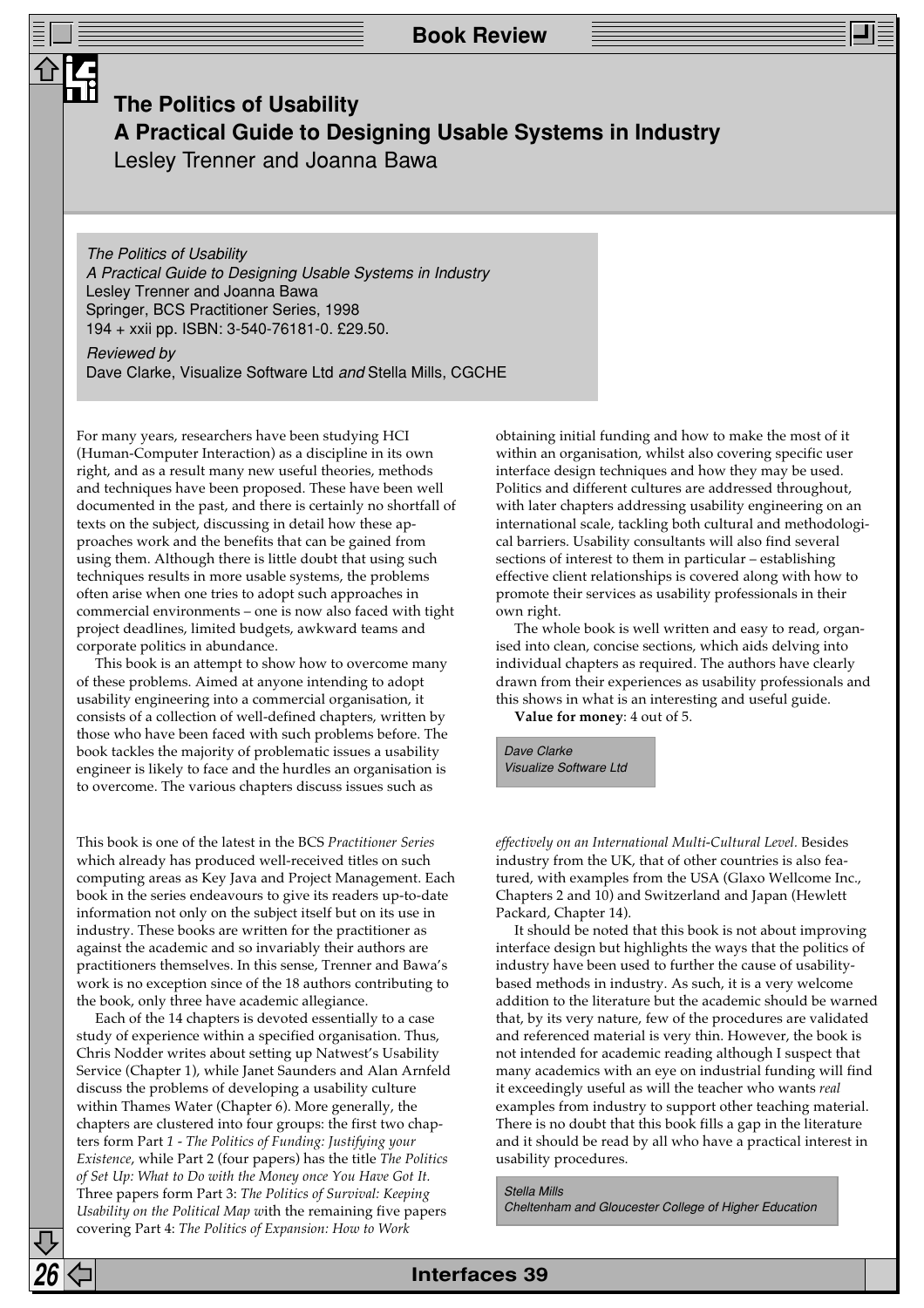# Alternative Realities

Our current conception of what HCI is and should be cannot possibly last. We are at a transition point in the relationship between people, information technology, and society, and need to break up a few of our cosy preconceptions about the field. **Alternative Realities** is a new regular section which is intended to serve as a forum for expressing much-needed alternative, and preferably controversial, views of what is, should, or will be going on. Contributions are sought which might be brief and jokey, or more serious in tone and deeper in argumentation. Articles should not be merely amusing though – we are looking for meaty issues behind the views expressed, however lightly. So, get it off your chest and write to **Alternative Realities**!

**John Waterworth** Department of Informatics, Umeå University, S-901 87 Sweden. Email: jwworth@informatik.umu.se

## a child's eye view …

… taken from the UK-HOME-ED mailing list, November 1998, an exchange between two home-educating mothers

>To Kita it was just another toy … and >unlike 'us' grownups [she] wasn't a bit >frightened of tapping keys and never >worried about losing everything on the >screen …

Yup … we used to have an old monochrome Amiga computer and had a few 'kiddie' programs. We got them for our older son, who was about four at the time, but his brother Tim, at 2, was very keen to join in.

I will never forget waking up one morning and hearing Tim yelling in fury, 'NO, you silly 'puter! You're wrong!' We tiptoed through to find out what was happening …

Turned out he'd gone and switched on the Amiga by himself and loaded in one of the games (it had a windowstype interface so he just needed to click an icon). It was a colour-recognition game with voice software that asked 'What colour is this?', then showed a patch of colour, then, after a pause, said 'This colour is green' (or whatever).

Unfortunately, as I mentioned, it was a monochrome monitor, so everything appeared as shades of orange/brown on black.

So when it asked 'What colour is this?' Tim said 'orange', and when the computer announced 'This colour is green', he tried to argue! After about four of these he got angrier and angrier, yelling at the computer – and then, of course, randomly it would have orange as the colour, and he'd be pleased and think the computer understood at last … until the next one.

We realised then that Tim didn't think it was a game for *him* to learn about colours, he thought the computer wanted to know and was asking him, and then deliberately getting it wrong!

© the authors 1998

#### **Used by permission**

**UK Home Education Support Internet mailing list**

**If you would like to join this free online discussion and support forum, send an email with just the following line in the message area:**

**SUBSCRIBE UK-HOME-ED Your Name**

**substituting your name for `Your Name' and send this to:**

**LISTSERV@LISTSERV.AOL.COM**

**If you experience any difficulties subscribing, please email: UK-HOME-ED-REQUEST@AOL.COM**